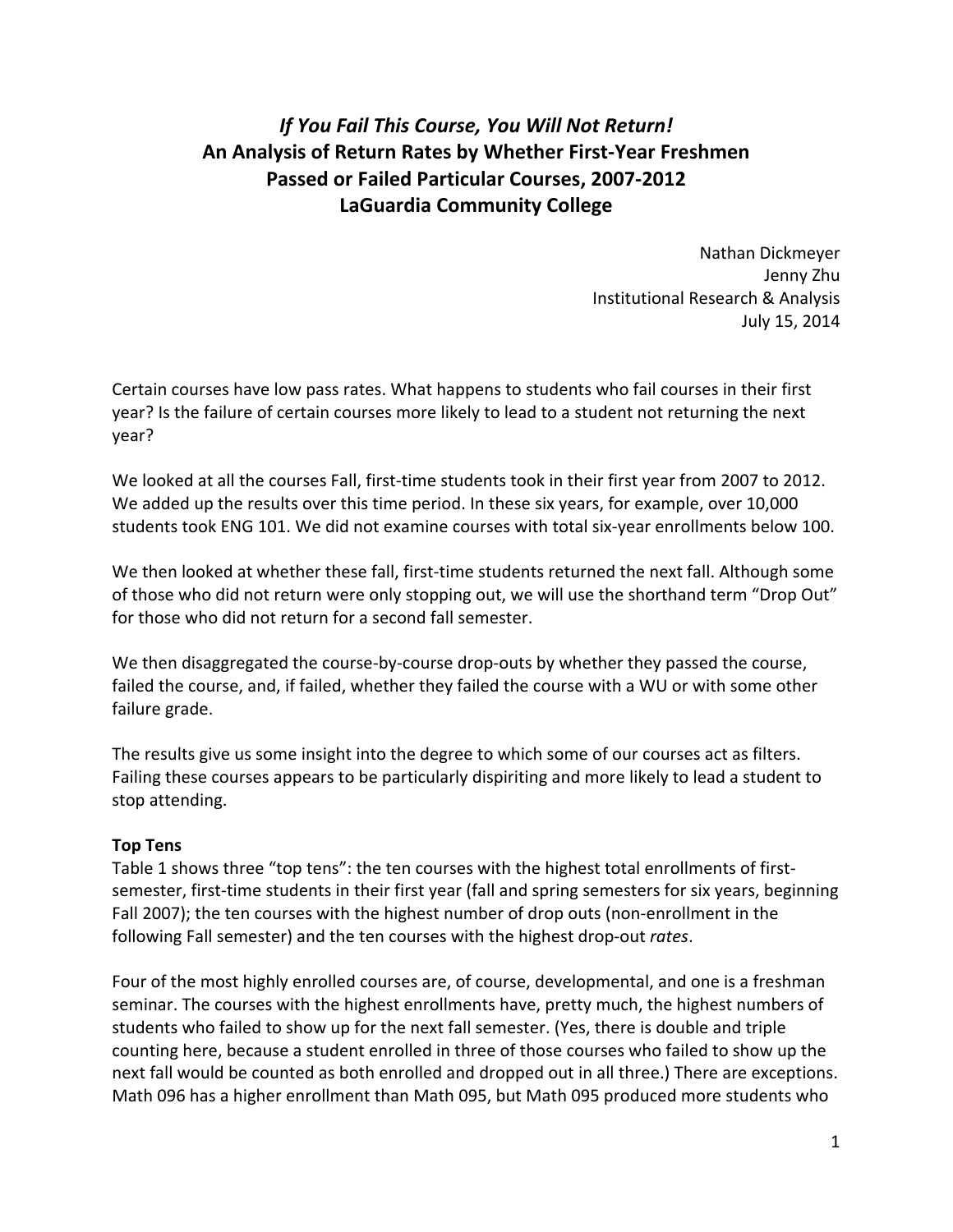failed to return. English 102 (Writing through Literature) is high in enrollment but is not one of the top ten drop‐out producers, while HUP 102 (Philosophy of Creative Thinking) is lower in enrollment, but moves up into the top ten drop‐out producers. Both FSM 001 and SSY 101 (General Psych) have higher than expected numbers of drop outs based on enrollments.

| Course         | <b>Enroll</b> | Course          | <b>Drop Outs</b> |  |  |  |  |
|----------------|---------------|-----------------|------------------|--|--|--|--|
| <b>ENG 101</b> | 10,207        | <b>ENG 101</b>  | 3,230            |  |  |  |  |
| <b>MAT 096</b> | 6,406         | <b>MAT 095</b>  | 2,217            |  |  |  |  |
| <b>MAT 095</b> | 5,531         | <b>MAT 096</b>  | 2,003            |  |  |  |  |
| <b>ENG 102</b> | 5,013         | <b>ENG 099</b>  | 1,518            |  |  |  |  |
| SSY 101        | 4,948         | SSY 101         | 1,442            |  |  |  |  |
| <b>ENG 099</b> | 4,480         | <b>CSE 099</b>  | 1,417            |  |  |  |  |
| <b>CSE 099</b> | 4,289         | <b>FSM 001</b>  | 1,143            |  |  |  |  |
| SSS 100        | 3,683         | <b>HUP 102</b>  | 1,104            |  |  |  |  |
| <b>FSM 001</b> | 3,182         | SSS 100         | 1,097            |  |  |  |  |
| <b>HUP 102</b> | 3,065         | <b>ENG 102</b>  | 1,067            |  |  |  |  |
|                |               |                 |                  |  |  |  |  |
|                |               |                 |                  |  |  |  |  |
|                |               |                 |                  |  |  |  |  |
|                |               | Course          | <b>DO Rate</b>   |  |  |  |  |
|                |               | <b>ENA 099</b>  | 43%              |  |  |  |  |
|                |               | <b>MAT 095T</b> | 42%              |  |  |  |  |
|                |               | <b>ENG 098</b>  | 42%              |  |  |  |  |
|                |               | <b>FSM 040</b>  | 40%              |  |  |  |  |
|                |               | <b>ENC 101</b>  | 40%              |  |  |  |  |
|                |               | <b>MAT 095</b>  | 40%              |  |  |  |  |
|                |               | <b>MAT 096T</b> | 40%              |  |  |  |  |
|                |               | <b>ENA 101</b>  | 38%              |  |  |  |  |
|                |               |                 |                  |  |  |  |  |
|                |               | <b>FSM 039</b>  | 38%              |  |  |  |  |

# **Table 1**

 Drop‐out *rates*, however, do not depend on enrollment. Nevertheless, five of the courses with the highest next fall semester non‐return rates are developmental, and three are freshman seminars. The prevalence of "non‐vanilla" courses is also interesting and may indicate the greater risk inherent in the enrollment design of these variations: ENC, ENA, FSM, MAT 095T and MAT 096T.

 Table 2 splits each course's drop outs into those who passed and those who failed the course and shows the drop‐out rates within these subgroups and the differences between these rates, giving the top ten in each category. Pass and fail drop‐out rates are calculated based only on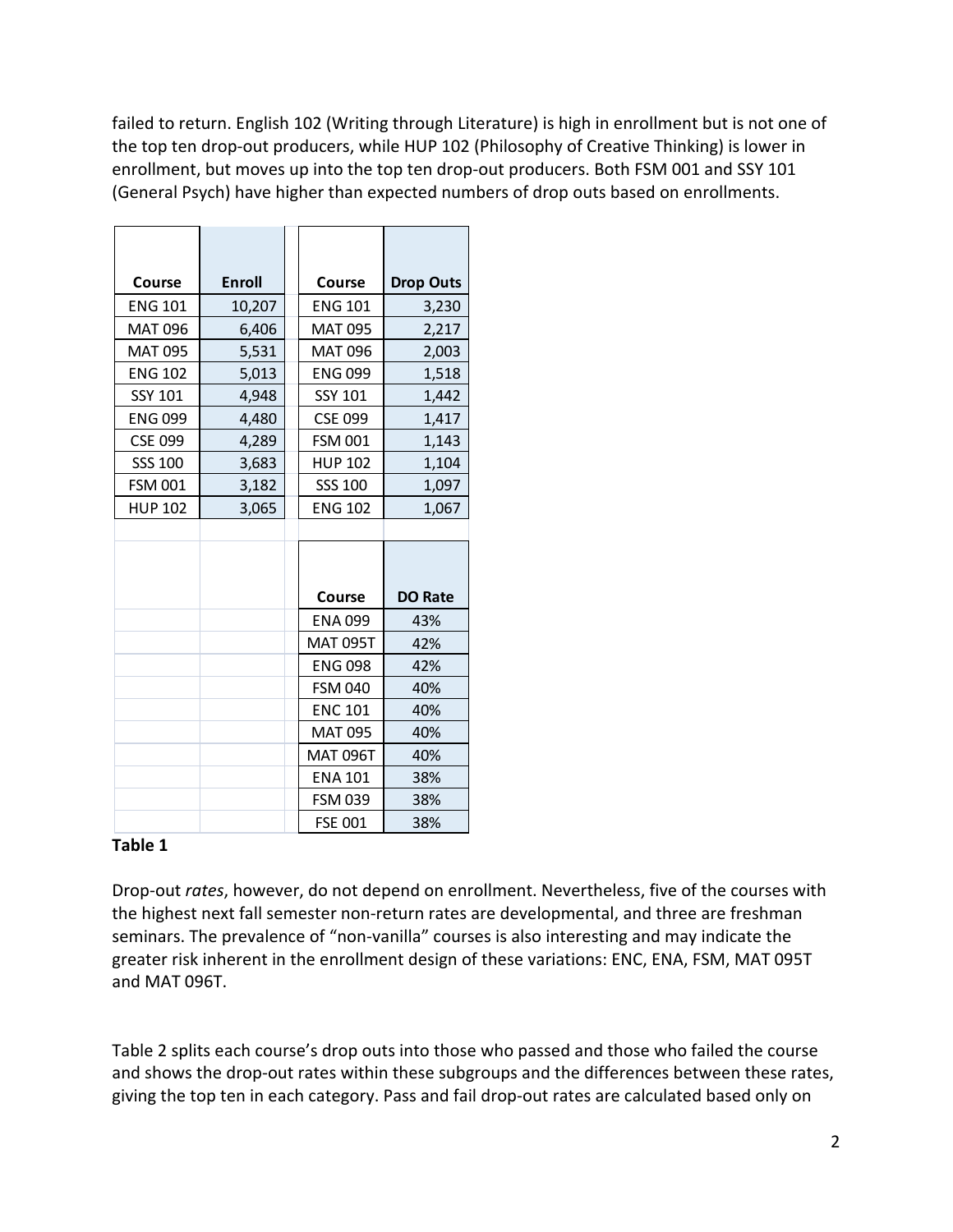the number who pass and fail respectively. This means that each is the probability of dropping out, if you pass and if you fail.

 The top ten in numbers who pass or fail and drop out are similar to the enrollment ranking. One important exception is CSE 095, which, although it is not a top enrollment course, is high in the  number of students who *pass and then do not return.* Looking at the pass and then drop‐out numbers, one is tempted to say that passing low‐level developmental courses and, for many students, even passing freshman seminar, is not a positive experience. This is even more strongly brought home by the drop‐out *rate* of students passing the course. Eight of the top ten are either low‐level developmental courses or freshman seminar courses, and the ninth is ENA 099. Passing HUM 146 (Audio Recording) also does not appear to be particularly positive.

|                 | Pass &          |                | Fail & Drop         |                |                |
|-----------------|-----------------|----------------|---------------------|----------------|----------------|
| Course          | <b>Drop Out</b> | Course         | Out                 |                |                |
| <b>ENG 101</b>  | 1,884           | <b>ENG 101</b> | 1,346               |                |                |
| <b>SSY 101</b>  | 945             | <b>MAT 095</b> | 1,317               |                |                |
| <b>MAT 095</b>  | 900             | <b>MAT 096</b> | 1,281               |                |                |
| <b>CSE 099</b>  | 838             | <b>ENG 099</b> | 829                 |                |                |
| <b>FSM 001</b>  | 781             | <b>CSE 099</b> | 579                 |                |                |
| <b>MAT 096</b>  | 722             | <b>HUP 102</b> | 504                 |                |                |
| <b>ENG 102</b>  | 706             | SSY 101        | 497                 |                |                |
| <b>ENG 099</b>  | 689             | <b>SSS 100</b> | 452                 |                |                |
| <b>SSS 100</b>  | 645             | <b>FSM 001</b> | 362                 |                |                |
| <b>CSE 095</b>  | 642             | <b>ENG 102</b> | 361                 |                |                |
|                 |                 |                |                     |                |                |
|                 | <b>If Pass</b>  |                |                     |                | If Fail DO     |
|                 | <b>Drop Out</b> |                | <b>If Fail Drop</b> |                | if Pass        |
| Course          | Rate            | Course         | <b>Out Rate</b>     | Course         | <b>DO Rate</b> |
| <b>HUM 146</b>  | 35%             | <b>HUC 170</b> | 86%                 | <b>HUC 170</b> | 61%            |
| <b>MAT 095T</b> | 35%             | <b>FSM 035</b> | 79%                 | <b>HUL 100</b> | 53%            |
| <b>FSM 040</b>  | 34%             | <b>FSM 040</b> | 75%                 | <b>CIS 100</b> | 51%            |
| <b>ENA 099</b>  | 34%             | <b>HUL 100</b> | 72%                 | <b>SCH 210</b> | 50%            |
|                 |                 |                |                     |                |                |
| <b>ENG 098</b>  | 34%             | <b>HUC 270</b> | 69%                 | <b>FSM 035</b> | 50%            |
| <b>FSE 001</b>  | 33%             | <b>SCH 210</b> | 69%                 | <b>HUM 104</b> | 47%            |
| <b>CSE 095</b>  | 32%             | <b>ENA 101</b> | 69%                 | LIB 110        | 47%            |
| <b>FSM 039</b>  | 31%             | <b>FSM 039</b> | 69%                 | <b>HUC 104</b> | 47%            |
| ESL 097         | 30%             | <b>ENG 098</b> | 68%                 | <b>HUA 104</b> | 46%            |
| <b>FSM 001</b>  | 30%             | <b>LRC 103</b> | 68%                 | SSJ 101        | 46%            |

### **Table 2**

 In Table 2 we also list the highest drop‐out rates for those students who fail a course. This is our first cut at looking at courses that appear to be acting as filters. A filter would be a course that somehow conveys, "If you fail this course, perhaps you don't belong here." Three of these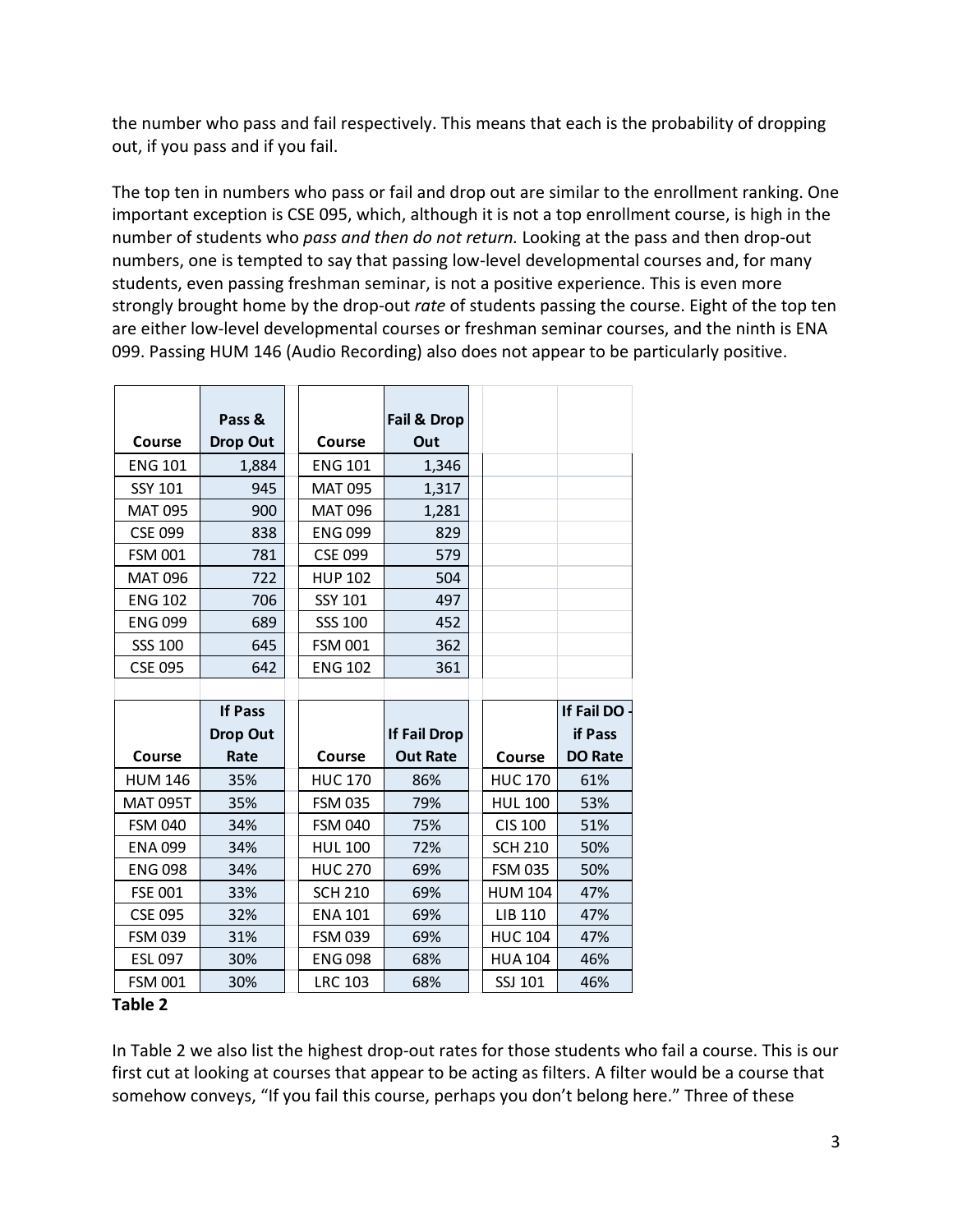courses are freshman seminars. HUC 170 (Art of Theatre) tops the list. Low level developmental English (ENG 098) is also on the list. Other apparent filtering courses are HUL 100 (Communication of Non‐native Speakers), HUC 270 (American Film), SCH 210 (Human Sexuality), ENA 101, and LRC 103 (Internet Research Strategies). Although failing Human Sexuality must be a bad experience, we also wonder whether advisors working with apparently unmotivated students recommend this course, and similar courses, hoping for inspiration to hit.

 The difference between the failing drop‐out rate and the passing drop‐out rate may be a stronger indication of the level of discouragement over failing a course, if we believe that the drop-out rate of those passing the course is a sort of baseline. At the bottom right of Table 2 we see the top ten courses with the highest *difference* between the drop‐out rate of those who have failed the course in either of their first two semesters and the drop‐out rate of those who course effect and is "normal," and, thus, whatever is above that "normal rate" must be due to the course itself. have passed the course. This is sort of like saying that dropping out after passing cannot be a

 In this case, no developmental courses, not even developmental math courses, lead in discouragement, and only one freshman seminar (FSM 035) is on the list. Three courses carry over from the high drop‐out‐rate‐after‐failing list: HUC 170, HUL 100, and SCH 210. Even after subtracting out the drop‐out rate after passing, these courses remain in the top ten. The "normalizing," however, removes many of the freshmen seminars from the list. Now, CIS 100 (now BTC 100, Computer Applications and Technologies), HUM 104 (Music for Children), LIB 110 (Integrating Seminar—Liberal Arts), HUC 104 (Voice & Diction), HUA 104 (Intro to Design), and SSJ 101 (Intro to Criminal Justice) are in the top ten.

 In Table 3 we go one step further in attempting to remove a "normal" or non‐course‐related effect: we do not count against the course students who drop out after receiving a WU. First, we split drop‐outs after failing into those who failed with a WU and those who failed with some other grade. We then take the drop‐out rate after failing the course, excluding those who received WU's, and subtract the rate of those who dropped after passing the course (as though that were normal).

 Now, the film, sexuality and liberal arts integration courses go off the list: HUC 170, SCH 210 and LIB 110. Five others, however, HUL 100, FSM 035, HUM 104, HUA 104 and SSJ 101, stay on. Even excluding the WU grades does not take these courses off of the top ten "discouragement at failure" list. Three new courses make the "top filters" list: HUA 110 (Beginning Painting), LRC 103 (Internet Research Strategies) and SSS 102 (Social Movements).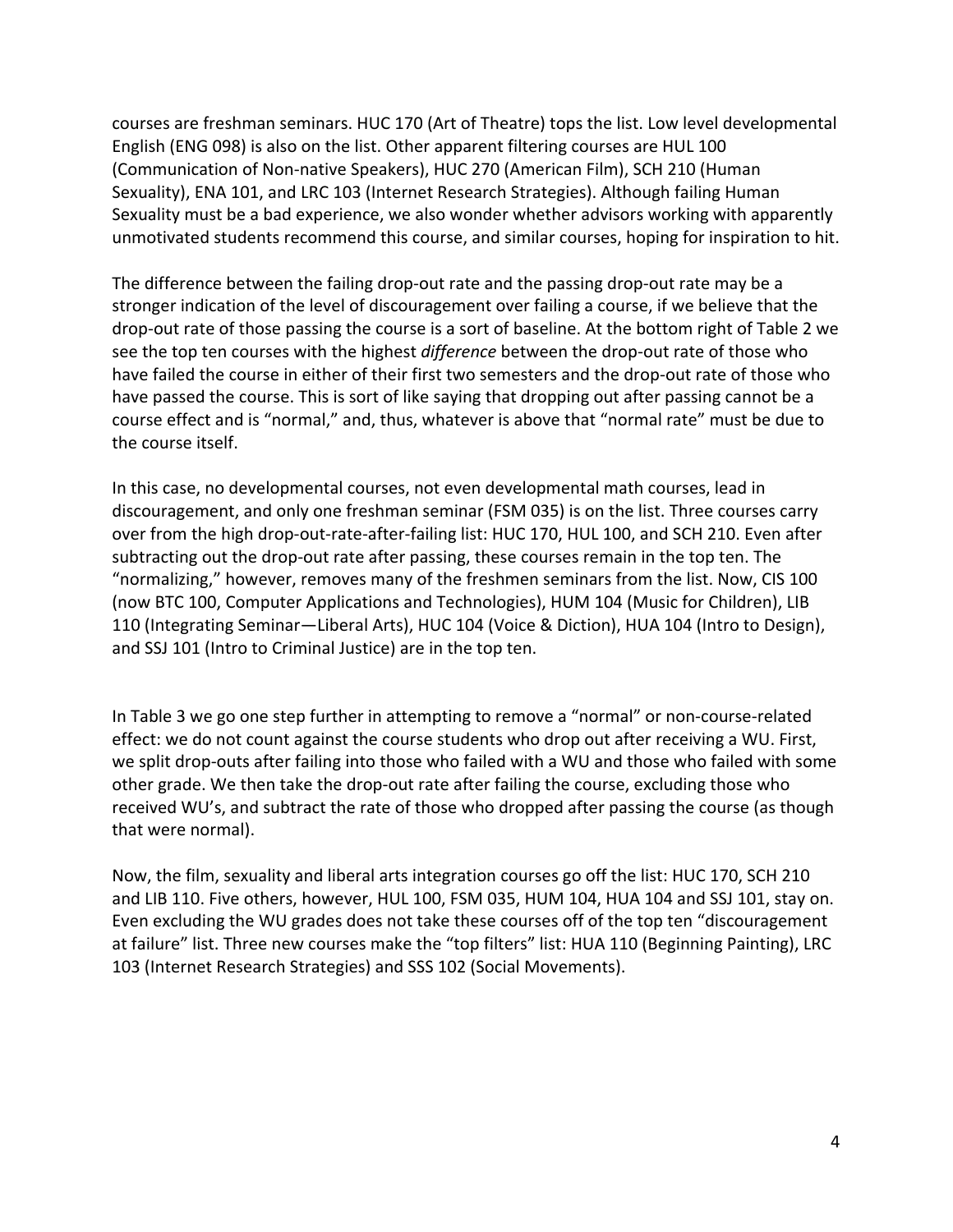|                 | Fail & DO       |                | Fail & DO        |                |                |
|-----------------|-----------------|----------------|------------------|----------------|----------------|
| Course          | w/ WU           | Course         | not w/ WU        |                |                |
| <b>ENG 101</b>  | 461             | <b>MAT 095</b> | 1,041            |                |                |
| <b>MAT 096</b>  | 343             | <b>MAT 096</b> | 938              |                |                |
| <b>MAT 095</b>  | 276             | <b>ENG 101</b> | 885              |                |                |
| <b>ENG 099</b>  | 233             | <b>ENG 099</b> | 596              |                |                |
| <b>CSE 099</b>  | 217             | <b>CSE 099</b> | 362              |                |                |
| <b>SSY 101</b>  | 185             | <b>HUP 102</b> | 321              |                |                |
| <b>FSM 001</b>  | 184             | <b>SSY 101</b> | 312              |                |                |
| <b>HUP 102</b>  | 183             | SSS 100        | 273              |                |                |
| <b>SSS 100</b>  | 179             | <b>ENG 102</b> | 221              |                |                |
| <b>HUC 101</b>  | 160             | <b>HUC 101</b> | 198              |                |                |
|                 |                 |                |                  |                |                |
|                 |                 |                | <b>If Non-WU</b> |                | If Non-WU      |
|                 | If WU Drop      |                | <b>Fail Drop</b> |                | Fail DO Rate - |
| Course          | <b>Out Rate</b> | Course         | <b>Out Rate</b>  | Course         | If Pass DO     |
| <b>HUC 170</b>  | 100%            | <b>FSM 035</b> | 80%              | <b>HUA 110</b> | 51%            |
| <b>ENA 101</b>  | 100%            | <b>HUA 110</b> | 73%              | <b>FSM 035</b> | 51%            |
| <b>HUC 270</b>  | 100%            | <b>LRC 103</b> | 70%              | <b>HUM 104</b> | 50%            |
| FSG 011         | 100%            | <b>ENG 098</b> | 67%              | <b>LRC 103</b> | 47%            |
| <b>SCB 204</b>  | 100%            | <b>AMM 110</b> | 67%              | <b>AMM 110</b> | 47%            |
| <b>MAT 095T</b> | 100%            | <b>HUM 104</b> | 64%              | <b>HUL 100</b> | 45%            |
| <b>ENX 099</b>  | 100%            | <b>HUL 100</b> | 64%              | <b>HUA 104</b> | 43%            |
| <b>HUL 100</b>  | 91%             | <b>HUA 103</b> | 63%              | SSJ 101        | 42%            |
| ESL 097         | 89%             | <b>HUC 170</b> | 63%              | <b>SSS 102</b> | 42%            |
| <b>SCB 201</b>  | 89%             | <b>FSM 039</b> | 62%              | <b>HUC 104</b> | 41%            |

Table 3

### **Conclusion**

 In terms of numbers of students, after failing a developmental course or an introductory English, Humanities or Social Science course, whether or not we include WU's, large numbers of students do not return. Perhaps more interesting are the types of courses not on the lists: Business, Natural Science and Health Science.

 Students in introductory Humanities and Social Sciences courses may be testing themselves. When they fail, they do not return, at least not immediately. Do these courses need an additional safety net?

 (All data for all courses with more than 100 in enrollments over the six years are shown in alphabetical order in Table 4 following. A number of graphs, showing various relationships, are also included in the following pages.)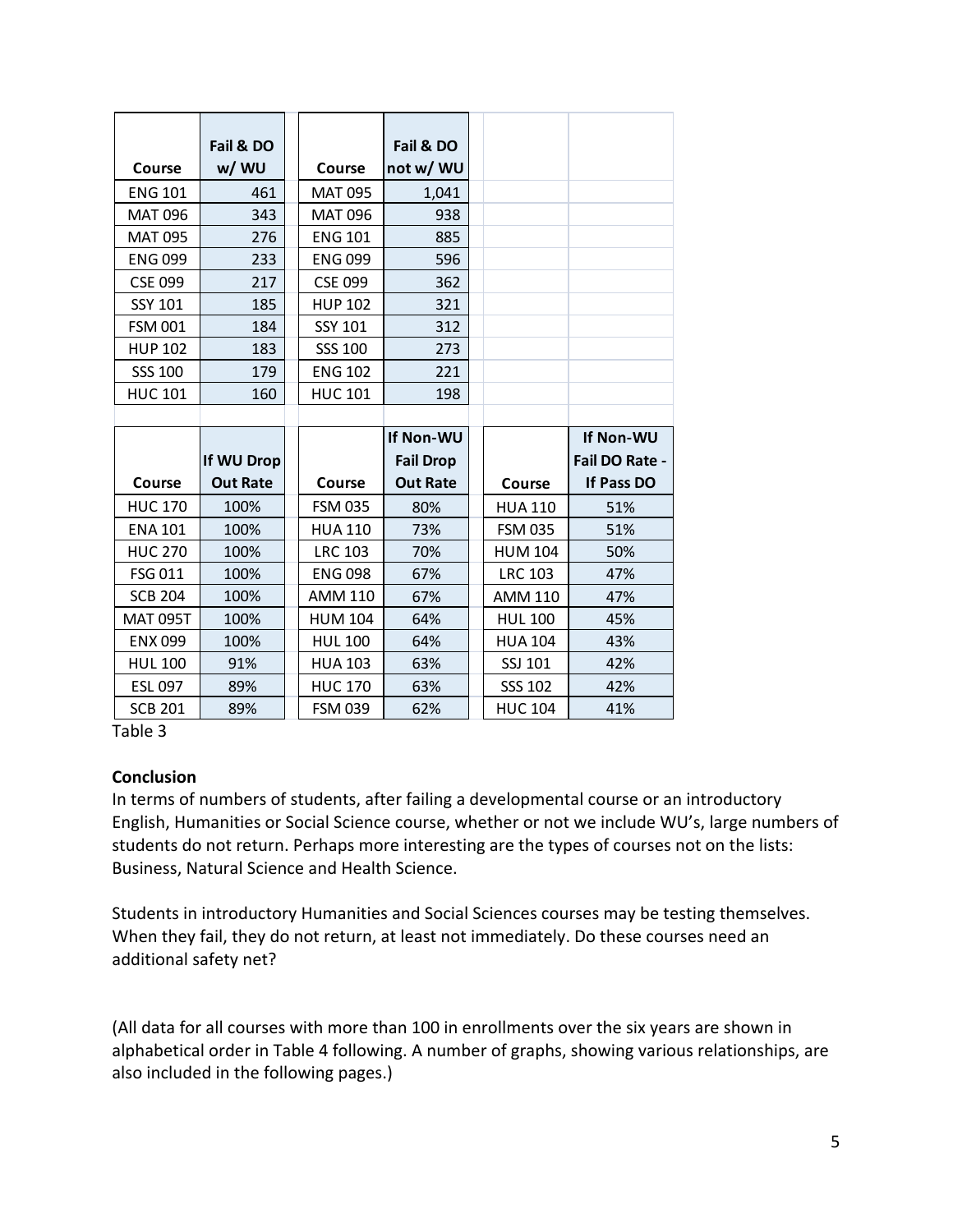| Fall<br>WU<br>Out<br>If Pass DO<br>ent<br>Fall<br>Fall<br>Fail<br>WU<br>Out<br>Rate<br>Course<br>Pass<br>Rate<br>Rate<br>Rate<br>Rate<br><b>AMA 111</b><br>456<br>119<br>52<br>25<br>60%<br>77<br>27<br>35%<br>18%<br>575<br>129<br>77<br>17%<br>44%<br>27%<br>42<br>$\overline{4}$<br>29%<br>$\overline{4}$<br>3<br>6<br>6%<br>118<br>16<br>108<br>12<br>11%<br>10<br>40%<br>75%<br>$\mathbf{1}$<br>17%<br><b>AMA 112</b><br>155<br>170<br>109<br>963<br>261<br>793<br>20%<br>106<br>62%<br>43%<br>61<br>47<br>77%<br>59<br>54%<br>35%<br><b>AMM 101</b><br>3<br>15<br>12<br>$\overline{3}$<br>$\mathbf{1}$<br>$\overline{7}$<br>$\overline{2}$<br>29%<br>135<br>125<br>10%<br>10<br>30%<br>20%<br><b>AMM 103</b><br>33%<br>19%<br>5<br>307<br>73<br>54<br>32<br>19<br>59%<br>21<br>67%<br>275<br>20%<br>40%<br>11<br>14<br>AMM 110<br>45%<br>47%<br>225<br>196<br>101<br>50<br>32<br>146<br>69<br>47%<br>1,043<br>847<br>124<br>15%<br>52%<br>37%<br>64%<br>33%<br><b>BTA 111</b><br>9<br>5<br>32<br>23<br>8%<br>27<br>9<br>18<br>310<br>283<br>33%<br>25%<br>56%<br>4<br>22%<br>14%<br><b>BTA 112</b><br>6<br>356<br>88<br>319<br>69<br>22%<br>37<br>19<br>51%<br>30%<br>13<br>24<br>13<br>54%<br>33%<br><b>BTC 100</b><br>46%<br>179<br>28<br>160<br>22<br>19<br>6<br>9<br>$\overline{2}$<br>22%<br>8%<br>14%<br>32%<br>18%<br>10<br>4<br><b>BTC 200</b><br>40%<br>519<br>1,489<br>299<br>20%<br>368<br>220<br>60%<br>40%<br>97<br>76<br>271<br>53%<br>33%<br>1,857<br>78%<br>144<br><b>BTM 101</b><br>27<br><b>BTM 103</b><br>317<br>57<br>279<br>37<br>13%<br>38<br>20<br>53%<br>39%<br>11<br>9<br>82%<br>11<br>41%<br>27%<br>5<br>$\overline{7}$<br>$\overline{2}$<br>137<br>17<br>10<br>$\overline{3}$<br>19%<br><b>BTM 104</b><br>18<br>120<br>13<br>11%<br>29%<br>19%<br>29%<br>30%<br>53<br>29<br>15<br>457<br>77<br>404<br>48<br>12%<br>55%<br>10<br>67%<br>38<br>19<br>50%<br>38%<br><b>BTM 110</b><br>43%<br><b>CEP 121</b><br>1,291<br>79<br>28%<br>224<br>1,123<br>145<br>13%<br>168<br>47%<br>34%<br>55<br>33<br>60%<br>113<br>46<br>41%<br>27<br>15<br>483<br>93<br>442<br>66<br>41<br>19<br>22<br>12<br><b>CIS 100</b><br>15%<br>66%<br>51%<br>79%<br>55%<br>40%<br>937<br>642<br>32%<br>295<br>118<br>177<br>54%<br><b>CSE 095</b><br>2,496<br>2,025<br>471<br>63%<br>31%<br>141<br>84%<br>330<br>22%<br><b>CSE 099</b><br>4,289<br>579<br>217<br>78%<br>651<br>362<br>56%<br>1,417<br>3,361<br>838<br>25%<br>928<br>62%<br>37%<br>277<br>31%<br>52<br>31<br>13<br>586<br>186<br>534<br>155<br>29%<br>60%<br>16<br>36<br>18<br>50%<br><b>CSE 105</b><br>31%<br>81%<br>21%<br>75<br>22<br>56%<br>504<br>169<br>383<br>94<br>25%<br>121<br>62%<br>27<br>94<br>53<br><b>CSE 120</b><br>37%<br>81%<br>32%<br>802<br>62<br>297<br>78<br>18<br>265<br>60<br>23%<br>CSZ 099<br>140<br>505<br>12%<br>26%<br>32<br>14%<br>56%<br>10%<br>912<br>236<br>711<br>129<br>107<br>59<br>39<br>68<br>48%<br>18%<br>201<br>53%<br>35%<br>66%<br>142<br><b>ELL 101</b><br>30%<br>165<br>25<br>32<br>18<br>56%<br>15<br>10<br>17<br>$\bf 8$<br>47%<br><b>ELS 101</b><br>43<br>133<br>19%<br>37%<br>67%<br>28%<br>230<br>34%<br>465<br>253<br>74<br>66<br>187<br>1,135<br>483<br>670<br>54%<br>20%<br>89%<br>391<br>48%<br><b>ENA 099</b><br>13%<br>23<br>112<br>43<br>83<br>29<br>20<br>8<br>8<br>21<br>12<br>57%<br>29%<br>28%<br>69%<br>41%<br><b>ENA 101</b><br>100%<br>403<br>660<br>182<br>221<br>93<br>78<br>84%<br>252<br>143<br>57%<br>29%<br>1,005<br>28%<br>345<br>64%<br>36%<br><b>ENC 101</b><br>254<br>66<br>59<br>40<br>17<br>12<br>42<br>28<br>33%<br>106<br>195<br>34%<br>68%<br>34%<br>67%<br><b>ENG 098</b><br>71%<br>4,480<br>1,518<br>2,717<br>689<br>25%<br>1763<br>829<br>47%<br>303<br>233<br>77%<br>1,460<br>596<br>41%<br>15%<br><b>ENG 099</b><br>22%<br>7,750<br>1,884<br>55%<br>625<br>461<br>74%<br>885<br>48%<br>24%<br><b>ENG 101</b><br>10,207<br>3,230<br>24%<br>2457<br>1346<br>30%<br>1,832<br>5,013<br>17%<br>829<br>361<br>27%<br>246<br>140<br>57%<br>583<br>38%<br>21%<br><b>ENG 102</b><br>1,067<br>4,184<br>706<br>44%<br>221<br>1,422<br>46%<br>30%<br><b>ENG 103</b><br>341<br>1,102<br>179<br>16%<br>320<br>162<br>51%<br>34%<br>67<br>45<br>67%<br>253<br>117<br>51<br>30<br>9<br>183<br>119<br>21<br>18%<br>64<br>47%<br>13<br>51<br>21<br>24%<br><b>ENG 110</b><br>29%<br>69%<br>41%<br>27<br>$\mathbf 0$<br>29%<br>135<br>90<br>16%<br>45<br>13<br>29%<br>13%<br>100%<br>45<br>13<br>13%<br><b>ENX 099</b><br>14<br><b>ENZ 099</b><br>615<br>116<br>456<br>84<br>18%<br>159<br>32<br>20%<br>24<br>7<br>135<br>25<br>19%<br>0%<br>2%<br>29%<br>20<br>5<br>$\overline{2}$<br>290<br>22<br>81<br>18<br>42<br>204<br>11%<br>86<br>23%<br>22%<br><b>ESA 099</b><br>12%<br>40%<br>11%<br>19<br>991<br>356<br>746<br>221<br>30%<br>245<br>135<br>55%<br>17<br>226<br>118<br>52%<br><b>ESL 097</b><br>25%<br>89%<br>23%<br>179<br>24<br>442<br>35%<br><b>ESL098</b><br>1,605<br>411<br>1,129<br>232<br>21%<br>476<br>38%<br>34<br>155<br>15%<br>17%<br>71%<br>153<br>21<br>1,568<br>304<br>1,075<br>151<br>14%<br>493<br>31%<br>17%<br>31<br>68%<br>462<br>132<br>29%<br>15%<br>ESL 099<br>8<br>286<br>74<br>238<br>48<br>26<br>9<br>39<br>18<br>46%<br>20%<br>48<br>54%<br>34%<br>26%<br><b>ESR 098</b><br>89%<br>8 <sup>1</sup><br>271<br>55<br>34<br>68<br>21<br>5<br>60<br>16<br>203<br>17%<br>31%<br>14%<br>27%<br><b>ESR 099</b><br>63%<br>10%<br>951<br>358<br>820<br>270<br>33%<br>131<br>88<br>67%<br>34%<br>58<br>47<br>81%<br>73<br>41<br>56%<br>23%<br><b>FSE 001</b><br>2 <sup>1</sup><br>93<br>9 <sup>°</sup><br>$\overline{2}$<br>$\overline{7}$<br>FSG 011<br>111<br>24<br>15<br>16%<br>18<br>50%<br>34%<br>100%<br>16<br>44%<br>28%<br>542<br><b>FSM001</b><br>3,182<br>1,143<br>2,640<br>781<br>30%<br>362<br>67%<br>37%<br>249<br>184<br>74%<br>293<br>61%<br>31%<br>178<br><b>FSM 003</b><br>63<br>1,077<br>347<br>869<br>227<br>26%<br>208<br>120<br>58%<br>32%<br>94<br>57<br>61%<br>114<br>55%<br>29%<br>128<br><b>FSM011</b><br>1,195<br>366<br>977<br>238<br>24%<br>218<br>59%<br>34%<br>74<br>51<br>69%<br>144<br>77<br>53%<br>29%<br>40<br>27<br>FSM 012<br>321<br>98<br>281<br>71<br>25%<br>68%<br>42%<br>16<br>13<br>81%<br>24<br>14<br>58%<br>33%<br>32<br>9<br>$\overline{7}$<br>5<br><b>FSM 035</b><br>125<br>43<br>111<br>29%<br>79%<br>$\overline{a}$<br>14<br>11<br>50%<br>78%<br>80%<br>51%<br><b>FSM 037</b><br>921<br>186<br>82<br>62%<br>104<br>53<br>280<br>735<br>176<br>24%<br>104<br>56%<br>32%<br>51<br>51%<br>27%<br>602<br>484<br>31%<br>118<br>49<br>38<br><b>FSM 039</b><br>231<br>150<br>81<br>69%<br>38%<br>69<br>43<br>62%<br>78%<br>31%<br>FSM 040<br>270<br>109<br>230<br>79<br>40<br>30<br>22<br>19<br>18<br>34%<br>75%<br>41%<br>86%<br>11<br>61%<br>27%<br>785<br>80<br>59<br>39<br>267<br>650<br>187<br>29%<br>135<br>59%<br>76<br><b>FSM 047</b><br>30%<br>66%<br>41<br>54%<br>25%<br>657<br>28%<br>63<br>36<br>16<br>12<br>47<br><b>FSM 098</b><br>205<br>594<br>169<br>57%<br>29%<br>24<br>51%<br>75%<br>23%<br><b>HSC 101</b><br>221<br>58<br>173<br>31<br>18%<br>48<br>27<br>56%<br>38%<br>12<br>8<br>36<br>19<br>53%<br>67%<br>35%<br>6<br>$\overline{2}$<br>111<br>17<br>98<br>11<br>13<br>$\mathbf{1}$<br>11<br>5<br>45%<br><b>HSC 102</b><br>11%<br>46%<br>35%<br>50%<br>34%<br>880<br>192<br>22%<br>279<br>55%<br>98<br>66<br>49%<br>1,159<br>346<br>154<br>33%<br>181<br>88<br><b>HUA 101</b><br>67%<br>27%<br><b>HUA 103</b><br>862<br>270<br>25%<br>94<br>38%<br>42<br>83<br>52<br>63%<br>38%<br>713<br>176<br>149<br>63%<br>66<br>64%<br>487<br>138<br>396<br>78<br>20%<br>91<br>60<br>66%<br>46%<br>38<br>27<br>53<br>33<br>62%<br><b>HUA 104</b><br>71%<br>43%<br>70<br>47<br>25<br><b>HUA 110</b><br>471<br>135<br>401<br>88<br>22%<br>67%<br>45%<br>40<br>30<br>22<br>73%<br>51%<br>63%<br><b>HUA 120</b><br>257<br>83<br>208<br>52<br>25%<br>49<br>31<br>63%<br>38%<br>28<br>20<br>71%<br>21<br>52%<br>27%<br>11 | <b>Six</b><br>Year | <b>Did Not</b><br>Return | Pass &<br><b>Not</b><br>Return | If Pass,<br><b>Drop</b> | Fail &<br><b>Not</b><br>Return | If Fail,<br><b>Drop</b> | If Fail<br>DO-if | <b>Failed</b> | <b>Failed</b><br>with WU<br>then | If WU           | <b>Failed</b> | <b>Failed Not</b><br>with WU<br>then | If Non-<br><b>WU Fail</b> | If Non-<br><b>WU Fail</b> |
|--------------------------------------------------------------------------------------------------------------------------------------------------------------------------------------------------------------------------------------------------------------------------------------------------------------------------------------------------------------------------------------------------------------------------------------------------------------------------------------------------------------------------------------------------------------------------------------------------------------------------------------------------------------------------------------------------------------------------------------------------------------------------------------------------------------------------------------------------------------------------------------------------------------------------------------------------------------------------------------------------------------------------------------------------------------------------------------------------------------------------------------------------------------------------------------------------------------------------------------------------------------------------------------------------------------------------------------------------------------------------------------------------------------------------------------------------------------------------------------------------------------------------------------------------------------------------------------------------------------------------------------------------------------------------------------------------------------------------------------------------------------------------------------------------------------------------------------------------------------------------------------------------------------------------------------------------------------------------------------------------------------------------------------------------------------------------------------------------------------------------------------------------------------------------------------------------------------------------------------------------------------------------------------------------------------------------------------------------------------------------------------------------------------------------------------------------------------------------------------------------------------------------------------------------------------------------------------------------------------------------------------------------------------------------------------------------------------------------------------------------------------------------------------------------------------------------------------------------------------------------------------------------------------------------------------------------------------------------------------------------------------------------------------------------------------------------------------------------------------------------------------------------------------------------------------------------------------------------------------------------------------------------------------------------------------------------------------------------------------------------------------------------------------------------------------------------------------------------------------------------------------------------------------------------------------------------------------------------------------------------------------------------------------------------------------------------------------------------------------------------------------------------------------------------------------------------------------------------------------------------------------------------------------------------------------------------------------------------------------------------------------------------------------------------------------------------------------------------------------------------------------------------------------------------------------------------------------------------------------------------------------------------------------------------------------------------------------------------------------------------------------------------------------------------------------------------------------------------------------------------------------------------------------------------------------------------------------------------------------------------------------------------------------------------------------------------------------------------------------------------------------------------------------------------------------------------------------------------------------------------------------------------------------------------------------------------------------------------------------------------------------------------------------------------------------------------------------------------------------------------------------------------------------------------------------------------------------------------------------------------------------------------------------------------------------------------------------------------------------------------------------------------------------------------------------------------------------------------------------------------------------------------------------------------------------------------------------------------------------------------------------------------------------------------------------------------------------------------------------------------------------------------------------------------------------------------------------------------------------------------------------------------------------------------------------------------------------------------------------------------------------------------------------------------------------------------------------------------------------------------------------------------------------------------------------------------------------------------------------------------------------------------------------------------------------------------------------------------------------------------------------------------------------------------------------------------------------------------------------------------------------------------------------------------------------------------------------------------------------------------------------------------------------------------------------------------------------------------------------------------------------------------------------------------------------------------------------------------------------------------------------------------------------------------------------------------------------------------------------------------------------------------------------------------------------------------------------------------------------------------------------------------------------------------------------------------------------------------------------------------------------------------------------------------------------------------------------------------------------------------------------------------------------------------------------------------------------------------------------------------------------------------------------------------------------------------------------------------------------------------------------------------------------------------------------------------------------------------------------------------------------------------------------------------------------------------------------------------------------------------------------------------------------------------------------|--------------------|--------------------------|--------------------------------|-------------------------|--------------------------------|-------------------------|------------------|---------------|----------------------------------|-----------------|---------------|--------------------------------------|---------------------------|---------------------------|
|                                                                                                                                                                                                                                                                                                                                                                                                                                                                                                                                                                                                                                                                                                                                                                                                                                                                                                                                                                                                                                                                                                                                                                                                                                                                                                                                                                                                                                                                                                                                                                                                                                                                                                                                                                                                                                                                                                                                                                                                                                                                                                                                                                                                                                                                                                                                                                                                                                                                                                                                                                                                                                                                                                                                                                                                                                                                                                                                                                                                                                                                                                                                                                                                                                                                                                                                                                                                                                                                                                                                                                                                                                                                                                                                                                                                                                                                                                                                                                                                                                                                                                                                                                                                                                                                                                                                                                                                                                                                                                                                                                                                                                                                                                                                                                                                                                                                                                                                                                                                                                                                                                                                                                                                                                                                                                                                                                                                                                                                                                                                                                                                                                                                                                                                                                                                                                                                                                                                                                                                                                                                                                                                                                                                                                                                                                                                                                                                                                                                                                                                                                                                                                                                                                                                                                                                                                                                                                                                                                                                                                                                                                                                                                                                                                                                                                                                                                                                                                                                                                                                                                                                                                                                                                                                                                                                                                                                                                                                      | <b>Enrollm</b>     | <b>Next</b>              | <b>Next</b>                    | Out                     | <b>Next</b>                    | Out                     | Pass DO          | with          | <b>Dropped</b>                   | <b>Drop Out</b> | Not with      | Dropped                              | Drop Out                  | DO Rate -                 |
|                                                                                                                                                                                                                                                                                                                                                                                                                                                                                                                                                                                                                                                                                                                                                                                                                                                                                                                                                                                                                                                                                                                                                                                                                                                                                                                                                                                                                                                                                                                                                                                                                                                                                                                                                                                                                                                                                                                                                                                                                                                                                                                                                                                                                                                                                                                                                                                                                                                                                                                                                                                                                                                                                                                                                                                                                                                                                                                                                                                                                                                                                                                                                                                                                                                                                                                                                                                                                                                                                                                                                                                                                                                                                                                                                                                                                                                                                                                                                                                                                                                                                                                                                                                                                                                                                                                                                                                                                                                                                                                                                                                                                                                                                                                                                                                                                                                                                                                                                                                                                                                                                                                                                                                                                                                                                                                                                                                                                                                                                                                                                                                                                                                                                                                                                                                                                                                                                                                                                                                                                                                                                                                                                                                                                                                                                                                                                                                                                                                                                                                                                                                                                                                                                                                                                                                                                                                                                                                                                                                                                                                                                                                                                                                                                                                                                                                                                                                                                                                                                                                                                                                                                                                                                                                                                                                                                                                                                                                                      |                    |                          |                                |                         |                                |                         |                  |               |                                  |                 |               |                                      |                           |                           |
|                                                                                                                                                                                                                                                                                                                                                                                                                                                                                                                                                                                                                                                                                                                                                                                                                                                                                                                                                                                                                                                                                                                                                                                                                                                                                                                                                                                                                                                                                                                                                                                                                                                                                                                                                                                                                                                                                                                                                                                                                                                                                                                                                                                                                                                                                                                                                                                                                                                                                                                                                                                                                                                                                                                                                                                                                                                                                                                                                                                                                                                                                                                                                                                                                                                                                                                                                                                                                                                                                                                                                                                                                                                                                                                                                                                                                                                                                                                                                                                                                                                                                                                                                                                                                                                                                                                                                                                                                                                                                                                                                                                                                                                                                                                                                                                                                                                                                                                                                                                                                                                                                                                                                                                                                                                                                                                                                                                                                                                                                                                                                                                                                                                                                                                                                                                                                                                                                                                                                                                                                                                                                                                                                                                                                                                                                                                                                                                                                                                                                                                                                                                                                                                                                                                                                                                                                                                                                                                                                                                                                                                                                                                                                                                                                                                                                                                                                                                                                                                                                                                                                                                                                                                                                                                                                                                                                                                                                                                                      |                    |                          |                                |                         |                                |                         |                  |               |                                  |                 |               |                                      |                           |                           |
|                                                                                                                                                                                                                                                                                                                                                                                                                                                                                                                                                                                                                                                                                                                                                                                                                                                                                                                                                                                                                                                                                                                                                                                                                                                                                                                                                                                                                                                                                                                                                                                                                                                                                                                                                                                                                                                                                                                                                                                                                                                                                                                                                                                                                                                                                                                                                                                                                                                                                                                                                                                                                                                                                                                                                                                                                                                                                                                                                                                                                                                                                                                                                                                                                                                                                                                                                                                                                                                                                                                                                                                                                                                                                                                                                                                                                                                                                                                                                                                                                                                                                                                                                                                                                                                                                                                                                                                                                                                                                                                                                                                                                                                                                                                                                                                                                                                                                                                                                                                                                                                                                                                                                                                                                                                                                                                                                                                                                                                                                                                                                                                                                                                                                                                                                                                                                                                                                                                                                                                                                                                                                                                                                                                                                                                                                                                                                                                                                                                                                                                                                                                                                                                                                                                                                                                                                                                                                                                                                                                                                                                                                                                                                                                                                                                                                                                                                                                                                                                                                                                                                                                                                                                                                                                                                                                                                                                                                                                                      |                    |                          |                                |                         |                                |                         |                  |               |                                  |                 |               |                                      |                           |                           |
|                                                                                                                                                                                                                                                                                                                                                                                                                                                                                                                                                                                                                                                                                                                                                                                                                                                                                                                                                                                                                                                                                                                                                                                                                                                                                                                                                                                                                                                                                                                                                                                                                                                                                                                                                                                                                                                                                                                                                                                                                                                                                                                                                                                                                                                                                                                                                                                                                                                                                                                                                                                                                                                                                                                                                                                                                                                                                                                                                                                                                                                                                                                                                                                                                                                                                                                                                                                                                                                                                                                                                                                                                                                                                                                                                                                                                                                                                                                                                                                                                                                                                                                                                                                                                                                                                                                                                                                                                                                                                                                                                                                                                                                                                                                                                                                                                                                                                                                                                                                                                                                                                                                                                                                                                                                                                                                                                                                                                                                                                                                                                                                                                                                                                                                                                                                                                                                                                                                                                                                                                                                                                                                                                                                                                                                                                                                                                                                                                                                                                                                                                                                                                                                                                                                                                                                                                                                                                                                                                                                                                                                                                                                                                                                                                                                                                                                                                                                                                                                                                                                                                                                                                                                                                                                                                                                                                                                                                                                                      |                    |                          |                                |                         |                                |                         |                  |               |                                  |                 |               |                                      |                           |                           |
|                                                                                                                                                                                                                                                                                                                                                                                                                                                                                                                                                                                                                                                                                                                                                                                                                                                                                                                                                                                                                                                                                                                                                                                                                                                                                                                                                                                                                                                                                                                                                                                                                                                                                                                                                                                                                                                                                                                                                                                                                                                                                                                                                                                                                                                                                                                                                                                                                                                                                                                                                                                                                                                                                                                                                                                                                                                                                                                                                                                                                                                                                                                                                                                                                                                                                                                                                                                                                                                                                                                                                                                                                                                                                                                                                                                                                                                                                                                                                                                                                                                                                                                                                                                                                                                                                                                                                                                                                                                                                                                                                                                                                                                                                                                                                                                                                                                                                                                                                                                                                                                                                                                                                                                                                                                                                                                                                                                                                                                                                                                                                                                                                                                                                                                                                                                                                                                                                                                                                                                                                                                                                                                                                                                                                                                                                                                                                                                                                                                                                                                                                                                                                                                                                                                                                                                                                                                                                                                                                                                                                                                                                                                                                                                                                                                                                                                                                                                                                                                                                                                                                                                                                                                                                                                                                                                                                                                                                                                                      |                    |                          |                                |                         |                                |                         |                  |               |                                  |                 |               |                                      |                           |                           |
|                                                                                                                                                                                                                                                                                                                                                                                                                                                                                                                                                                                                                                                                                                                                                                                                                                                                                                                                                                                                                                                                                                                                                                                                                                                                                                                                                                                                                                                                                                                                                                                                                                                                                                                                                                                                                                                                                                                                                                                                                                                                                                                                                                                                                                                                                                                                                                                                                                                                                                                                                                                                                                                                                                                                                                                                                                                                                                                                                                                                                                                                                                                                                                                                                                                                                                                                                                                                                                                                                                                                                                                                                                                                                                                                                                                                                                                                                                                                                                                                                                                                                                                                                                                                                                                                                                                                                                                                                                                                                                                                                                                                                                                                                                                                                                                                                                                                                                                                                                                                                                                                                                                                                                                                                                                                                                                                                                                                                                                                                                                                                                                                                                                                                                                                                                                                                                                                                                                                                                                                                                                                                                                                                                                                                                                                                                                                                                                                                                                                                                                                                                                                                                                                                                                                                                                                                                                                                                                                                                                                                                                                                                                                                                                                                                                                                                                                                                                                                                                                                                                                                                                                                                                                                                                                                                                                                                                                                                                                      |                    |                          |                                |                         |                                |                         |                  |               |                                  |                 |               |                                      |                           |                           |
|                                                                                                                                                                                                                                                                                                                                                                                                                                                                                                                                                                                                                                                                                                                                                                                                                                                                                                                                                                                                                                                                                                                                                                                                                                                                                                                                                                                                                                                                                                                                                                                                                                                                                                                                                                                                                                                                                                                                                                                                                                                                                                                                                                                                                                                                                                                                                                                                                                                                                                                                                                                                                                                                                                                                                                                                                                                                                                                                                                                                                                                                                                                                                                                                                                                                                                                                                                                                                                                                                                                                                                                                                                                                                                                                                                                                                                                                                                                                                                                                                                                                                                                                                                                                                                                                                                                                                                                                                                                                                                                                                                                                                                                                                                                                                                                                                                                                                                                                                                                                                                                                                                                                                                                                                                                                                                                                                                                                                                                                                                                                                                                                                                                                                                                                                                                                                                                                                                                                                                                                                                                                                                                                                                                                                                                                                                                                                                                                                                                                                                                                                                                                                                                                                                                                                                                                                                                                                                                                                                                                                                                                                                                                                                                                                                                                                                                                                                                                                                                                                                                                                                                                                                                                                                                                                                                                                                                                                                                                      |                    |                          |                                |                         |                                |                         |                  |               |                                  |                 |               |                                      |                           |                           |
|                                                                                                                                                                                                                                                                                                                                                                                                                                                                                                                                                                                                                                                                                                                                                                                                                                                                                                                                                                                                                                                                                                                                                                                                                                                                                                                                                                                                                                                                                                                                                                                                                                                                                                                                                                                                                                                                                                                                                                                                                                                                                                                                                                                                                                                                                                                                                                                                                                                                                                                                                                                                                                                                                                                                                                                                                                                                                                                                                                                                                                                                                                                                                                                                                                                                                                                                                                                                                                                                                                                                                                                                                                                                                                                                                                                                                                                                                                                                                                                                                                                                                                                                                                                                                                                                                                                                                                                                                                                                                                                                                                                                                                                                                                                                                                                                                                                                                                                                                                                                                                                                                                                                                                                                                                                                                                                                                                                                                                                                                                                                                                                                                                                                                                                                                                                                                                                                                                                                                                                                                                                                                                                                                                                                                                                                                                                                                                                                                                                                                                                                                                                                                                                                                                                                                                                                                                                                                                                                                                                                                                                                                                                                                                                                                                                                                                                                                                                                                                                                                                                                                                                                                                                                                                                                                                                                                                                                                                                                      |                    |                          |                                |                         |                                |                         |                  |               |                                  |                 |               |                                      |                           |                           |
|                                                                                                                                                                                                                                                                                                                                                                                                                                                                                                                                                                                                                                                                                                                                                                                                                                                                                                                                                                                                                                                                                                                                                                                                                                                                                                                                                                                                                                                                                                                                                                                                                                                                                                                                                                                                                                                                                                                                                                                                                                                                                                                                                                                                                                                                                                                                                                                                                                                                                                                                                                                                                                                                                                                                                                                                                                                                                                                                                                                                                                                                                                                                                                                                                                                                                                                                                                                                                                                                                                                                                                                                                                                                                                                                                                                                                                                                                                                                                                                                                                                                                                                                                                                                                                                                                                                                                                                                                                                                                                                                                                                                                                                                                                                                                                                                                                                                                                                                                                                                                                                                                                                                                                                                                                                                                                                                                                                                                                                                                                                                                                                                                                                                                                                                                                                                                                                                                                                                                                                                                                                                                                                                                                                                                                                                                                                                                                                                                                                                                                                                                                                                                                                                                                                                                                                                                                                                                                                                                                                                                                                                                                                                                                                                                                                                                                                                                                                                                                                                                                                                                                                                                                                                                                                                                                                                                                                                                                                                      |                    |                          |                                |                         |                                |                         |                  |               |                                  |                 |               |                                      |                           |                           |
|                                                                                                                                                                                                                                                                                                                                                                                                                                                                                                                                                                                                                                                                                                                                                                                                                                                                                                                                                                                                                                                                                                                                                                                                                                                                                                                                                                                                                                                                                                                                                                                                                                                                                                                                                                                                                                                                                                                                                                                                                                                                                                                                                                                                                                                                                                                                                                                                                                                                                                                                                                                                                                                                                                                                                                                                                                                                                                                                                                                                                                                                                                                                                                                                                                                                                                                                                                                                                                                                                                                                                                                                                                                                                                                                                                                                                                                                                                                                                                                                                                                                                                                                                                                                                                                                                                                                                                                                                                                                                                                                                                                                                                                                                                                                                                                                                                                                                                                                                                                                                                                                                                                                                                                                                                                                                                                                                                                                                                                                                                                                                                                                                                                                                                                                                                                                                                                                                                                                                                                                                                                                                                                                                                                                                                                                                                                                                                                                                                                                                                                                                                                                                                                                                                                                                                                                                                                                                                                                                                                                                                                                                                                                                                                                                                                                                                                                                                                                                                                                                                                                                                                                                                                                                                                                                                                                                                                                                                                                      |                    |                          |                                |                         |                                |                         |                  |               |                                  |                 |               |                                      |                           |                           |
|                                                                                                                                                                                                                                                                                                                                                                                                                                                                                                                                                                                                                                                                                                                                                                                                                                                                                                                                                                                                                                                                                                                                                                                                                                                                                                                                                                                                                                                                                                                                                                                                                                                                                                                                                                                                                                                                                                                                                                                                                                                                                                                                                                                                                                                                                                                                                                                                                                                                                                                                                                                                                                                                                                                                                                                                                                                                                                                                                                                                                                                                                                                                                                                                                                                                                                                                                                                                                                                                                                                                                                                                                                                                                                                                                                                                                                                                                                                                                                                                                                                                                                                                                                                                                                                                                                                                                                                                                                                                                                                                                                                                                                                                                                                                                                                                                                                                                                                                                                                                                                                                                                                                                                                                                                                                                                                                                                                                                                                                                                                                                                                                                                                                                                                                                                                                                                                                                                                                                                                                                                                                                                                                                                                                                                                                                                                                                                                                                                                                                                                                                                                                                                                                                                                                                                                                                                                                                                                                                                                                                                                                                                                                                                                                                                                                                                                                                                                                                                                                                                                                                                                                                                                                                                                                                                                                                                                                                                                                      |                    |                          |                                |                         |                                |                         |                  |               |                                  |                 |               |                                      |                           |                           |
|                                                                                                                                                                                                                                                                                                                                                                                                                                                                                                                                                                                                                                                                                                                                                                                                                                                                                                                                                                                                                                                                                                                                                                                                                                                                                                                                                                                                                                                                                                                                                                                                                                                                                                                                                                                                                                                                                                                                                                                                                                                                                                                                                                                                                                                                                                                                                                                                                                                                                                                                                                                                                                                                                                                                                                                                                                                                                                                                                                                                                                                                                                                                                                                                                                                                                                                                                                                                                                                                                                                                                                                                                                                                                                                                                                                                                                                                                                                                                                                                                                                                                                                                                                                                                                                                                                                                                                                                                                                                                                                                                                                                                                                                                                                                                                                                                                                                                                                                                                                                                                                                                                                                                                                                                                                                                                                                                                                                                                                                                                                                                                                                                                                                                                                                                                                                                                                                                                                                                                                                                                                                                                                                                                                                                                                                                                                                                                                                                                                                                                                                                                                                                                                                                                                                                                                                                                                                                                                                                                                                                                                                                                                                                                                                                                                                                                                                                                                                                                                                                                                                                                                                                                                                                                                                                                                                                                                                                                                                      |                    |                          |                                |                         |                                |                         |                  |               |                                  |                 |               |                                      |                           |                           |
|                                                                                                                                                                                                                                                                                                                                                                                                                                                                                                                                                                                                                                                                                                                                                                                                                                                                                                                                                                                                                                                                                                                                                                                                                                                                                                                                                                                                                                                                                                                                                                                                                                                                                                                                                                                                                                                                                                                                                                                                                                                                                                                                                                                                                                                                                                                                                                                                                                                                                                                                                                                                                                                                                                                                                                                                                                                                                                                                                                                                                                                                                                                                                                                                                                                                                                                                                                                                                                                                                                                                                                                                                                                                                                                                                                                                                                                                                                                                                                                                                                                                                                                                                                                                                                                                                                                                                                                                                                                                                                                                                                                                                                                                                                                                                                                                                                                                                                                                                                                                                                                                                                                                                                                                                                                                                                                                                                                                                                                                                                                                                                                                                                                                                                                                                                                                                                                                                                                                                                                                                                                                                                                                                                                                                                                                                                                                                                                                                                                                                                                                                                                                                                                                                                                                                                                                                                                                                                                                                                                                                                                                                                                                                                                                                                                                                                                                                                                                                                                                                                                                                                                                                                                                                                                                                                                                                                                                                                                                      |                    |                          |                                |                         |                                |                         |                  |               |                                  |                 |               |                                      |                           |                           |
|                                                                                                                                                                                                                                                                                                                                                                                                                                                                                                                                                                                                                                                                                                                                                                                                                                                                                                                                                                                                                                                                                                                                                                                                                                                                                                                                                                                                                                                                                                                                                                                                                                                                                                                                                                                                                                                                                                                                                                                                                                                                                                                                                                                                                                                                                                                                                                                                                                                                                                                                                                                                                                                                                                                                                                                                                                                                                                                                                                                                                                                                                                                                                                                                                                                                                                                                                                                                                                                                                                                                                                                                                                                                                                                                                                                                                                                                                                                                                                                                                                                                                                                                                                                                                                                                                                                                                                                                                                                                                                                                                                                                                                                                                                                                                                                                                                                                                                                                                                                                                                                                                                                                                                                                                                                                                                                                                                                                                                                                                                                                                                                                                                                                                                                                                                                                                                                                                                                                                                                                                                                                                                                                                                                                                                                                                                                                                                                                                                                                                                                                                                                                                                                                                                                                                                                                                                                                                                                                                                                                                                                                                                                                                                                                                                                                                                                                                                                                                                                                                                                                                                                                                                                                                                                                                                                                                                                                                                                                      |                    |                          |                                |                         |                                |                         |                  |               |                                  |                 |               |                                      |                           |                           |
|                                                                                                                                                                                                                                                                                                                                                                                                                                                                                                                                                                                                                                                                                                                                                                                                                                                                                                                                                                                                                                                                                                                                                                                                                                                                                                                                                                                                                                                                                                                                                                                                                                                                                                                                                                                                                                                                                                                                                                                                                                                                                                                                                                                                                                                                                                                                                                                                                                                                                                                                                                                                                                                                                                                                                                                                                                                                                                                                                                                                                                                                                                                                                                                                                                                                                                                                                                                                                                                                                                                                                                                                                                                                                                                                                                                                                                                                                                                                                                                                                                                                                                                                                                                                                                                                                                                                                                                                                                                                                                                                                                                                                                                                                                                                                                                                                                                                                                                                                                                                                                                                                                                                                                                                                                                                                                                                                                                                                                                                                                                                                                                                                                                                                                                                                                                                                                                                                                                                                                                                                                                                                                                                                                                                                                                                                                                                                                                                                                                                                                                                                                                                                                                                                                                                                                                                                                                                                                                                                                                                                                                                                                                                                                                                                                                                                                                                                                                                                                                                                                                                                                                                                                                                                                                                                                                                                                                                                                                                      |                    |                          |                                |                         |                                |                         |                  |               |                                  |                 |               |                                      |                           |                           |
|                                                                                                                                                                                                                                                                                                                                                                                                                                                                                                                                                                                                                                                                                                                                                                                                                                                                                                                                                                                                                                                                                                                                                                                                                                                                                                                                                                                                                                                                                                                                                                                                                                                                                                                                                                                                                                                                                                                                                                                                                                                                                                                                                                                                                                                                                                                                                                                                                                                                                                                                                                                                                                                                                                                                                                                                                                                                                                                                                                                                                                                                                                                                                                                                                                                                                                                                                                                                                                                                                                                                                                                                                                                                                                                                                                                                                                                                                                                                                                                                                                                                                                                                                                                                                                                                                                                                                                                                                                                                                                                                                                                                                                                                                                                                                                                                                                                                                                                                                                                                                                                                                                                                                                                                                                                                                                                                                                                                                                                                                                                                                                                                                                                                                                                                                                                                                                                                                                                                                                                                                                                                                                                                                                                                                                                                                                                                                                                                                                                                                                                                                                                                                                                                                                                                                                                                                                                                                                                                                                                                                                                                                                                                                                                                                                                                                                                                                                                                                                                                                                                                                                                                                                                                                                                                                                                                                                                                                                                                      |                    |                          |                                |                         |                                |                         |                  |               |                                  |                 |               |                                      |                           |                           |
|                                                                                                                                                                                                                                                                                                                                                                                                                                                                                                                                                                                                                                                                                                                                                                                                                                                                                                                                                                                                                                                                                                                                                                                                                                                                                                                                                                                                                                                                                                                                                                                                                                                                                                                                                                                                                                                                                                                                                                                                                                                                                                                                                                                                                                                                                                                                                                                                                                                                                                                                                                                                                                                                                                                                                                                                                                                                                                                                                                                                                                                                                                                                                                                                                                                                                                                                                                                                                                                                                                                                                                                                                                                                                                                                                                                                                                                                                                                                                                                                                                                                                                                                                                                                                                                                                                                                                                                                                                                                                                                                                                                                                                                                                                                                                                                                                                                                                                                                                                                                                                                                                                                                                                                                                                                                                                                                                                                                                                                                                                                                                                                                                                                                                                                                                                                                                                                                                                                                                                                                                                                                                                                                                                                                                                                                                                                                                                                                                                                                                                                                                                                                                                                                                                                                                                                                                                                                                                                                                                                                                                                                                                                                                                                                                                                                                                                                                                                                                                                                                                                                                                                                                                                                                                                                                                                                                                                                                                                                      |                    |                          |                                |                         |                                |                         |                  |               |                                  |                 |               |                                      |                           |                           |
|                                                                                                                                                                                                                                                                                                                                                                                                                                                                                                                                                                                                                                                                                                                                                                                                                                                                                                                                                                                                                                                                                                                                                                                                                                                                                                                                                                                                                                                                                                                                                                                                                                                                                                                                                                                                                                                                                                                                                                                                                                                                                                                                                                                                                                                                                                                                                                                                                                                                                                                                                                                                                                                                                                                                                                                                                                                                                                                                                                                                                                                                                                                                                                                                                                                                                                                                                                                                                                                                                                                                                                                                                                                                                                                                                                                                                                                                                                                                                                                                                                                                                                                                                                                                                                                                                                                                                                                                                                                                                                                                                                                                                                                                                                                                                                                                                                                                                                                                                                                                                                                                                                                                                                                                                                                                                                                                                                                                                                                                                                                                                                                                                                                                                                                                                                                                                                                                                                                                                                                                                                                                                                                                                                                                                                                                                                                                                                                                                                                                                                                                                                                                                                                                                                                                                                                                                                                                                                                                                                                                                                                                                                                                                                                                                                                                                                                                                                                                                                                                                                                                                                                                                                                                                                                                                                                                                                                                                                                                      |                    |                          |                                |                         |                                |                         |                  |               |                                  |                 |               |                                      |                           |                           |
|                                                                                                                                                                                                                                                                                                                                                                                                                                                                                                                                                                                                                                                                                                                                                                                                                                                                                                                                                                                                                                                                                                                                                                                                                                                                                                                                                                                                                                                                                                                                                                                                                                                                                                                                                                                                                                                                                                                                                                                                                                                                                                                                                                                                                                                                                                                                                                                                                                                                                                                                                                                                                                                                                                                                                                                                                                                                                                                                                                                                                                                                                                                                                                                                                                                                                                                                                                                                                                                                                                                                                                                                                                                                                                                                                                                                                                                                                                                                                                                                                                                                                                                                                                                                                                                                                                                                                                                                                                                                                                                                                                                                                                                                                                                                                                                                                                                                                                                                                                                                                                                                                                                                                                                                                                                                                                                                                                                                                                                                                                                                                                                                                                                                                                                                                                                                                                                                                                                                                                                                                                                                                                                                                                                                                                                                                                                                                                                                                                                                                                                                                                                                                                                                                                                                                                                                                                                                                                                                                                                                                                                                                                                                                                                                                                                                                                                                                                                                                                                                                                                                                                                                                                                                                                                                                                                                                                                                                                                                      |                    |                          |                                |                         |                                |                         |                  |               |                                  |                 |               |                                      |                           |                           |
|                                                                                                                                                                                                                                                                                                                                                                                                                                                                                                                                                                                                                                                                                                                                                                                                                                                                                                                                                                                                                                                                                                                                                                                                                                                                                                                                                                                                                                                                                                                                                                                                                                                                                                                                                                                                                                                                                                                                                                                                                                                                                                                                                                                                                                                                                                                                                                                                                                                                                                                                                                                                                                                                                                                                                                                                                                                                                                                                                                                                                                                                                                                                                                                                                                                                                                                                                                                                                                                                                                                                                                                                                                                                                                                                                                                                                                                                                                                                                                                                                                                                                                                                                                                                                                                                                                                                                                                                                                                                                                                                                                                                                                                                                                                                                                                                                                                                                                                                                                                                                                                                                                                                                                                                                                                                                                                                                                                                                                                                                                                                                                                                                                                                                                                                                                                                                                                                                                                                                                                                                                                                                                                                                                                                                                                                                                                                                                                                                                                                                                                                                                                                                                                                                                                                                                                                                                                                                                                                                                                                                                                                                                                                                                                                                                                                                                                                                                                                                                                                                                                                                                                                                                                                                                                                                                                                                                                                                                                                      |                    |                          |                                |                         |                                |                         |                  |               |                                  |                 |               |                                      |                           |                           |
|                                                                                                                                                                                                                                                                                                                                                                                                                                                                                                                                                                                                                                                                                                                                                                                                                                                                                                                                                                                                                                                                                                                                                                                                                                                                                                                                                                                                                                                                                                                                                                                                                                                                                                                                                                                                                                                                                                                                                                                                                                                                                                                                                                                                                                                                                                                                                                                                                                                                                                                                                                                                                                                                                                                                                                                                                                                                                                                                                                                                                                                                                                                                                                                                                                                                                                                                                                                                                                                                                                                                                                                                                                                                                                                                                                                                                                                                                                                                                                                                                                                                                                                                                                                                                                                                                                                                                                                                                                                                                                                                                                                                                                                                                                                                                                                                                                                                                                                                                                                                                                                                                                                                                                                                                                                                                                                                                                                                                                                                                                                                                                                                                                                                                                                                                                                                                                                                                                                                                                                                                                                                                                                                                                                                                                                                                                                                                                                                                                                                                                                                                                                                                                                                                                                                                                                                                                                                                                                                                                                                                                                                                                                                                                                                                                                                                                                                                                                                                                                                                                                                                                                                                                                                                                                                                                                                                                                                                                                                      |                    |                          |                                |                         |                                |                         |                  |               |                                  |                 |               |                                      |                           |                           |
|                                                                                                                                                                                                                                                                                                                                                                                                                                                                                                                                                                                                                                                                                                                                                                                                                                                                                                                                                                                                                                                                                                                                                                                                                                                                                                                                                                                                                                                                                                                                                                                                                                                                                                                                                                                                                                                                                                                                                                                                                                                                                                                                                                                                                                                                                                                                                                                                                                                                                                                                                                                                                                                                                                                                                                                                                                                                                                                                                                                                                                                                                                                                                                                                                                                                                                                                                                                                                                                                                                                                                                                                                                                                                                                                                                                                                                                                                                                                                                                                                                                                                                                                                                                                                                                                                                                                                                                                                                                                                                                                                                                                                                                                                                                                                                                                                                                                                                                                                                                                                                                                                                                                                                                                                                                                                                                                                                                                                                                                                                                                                                                                                                                                                                                                                                                                                                                                                                                                                                                                                                                                                                                                                                                                                                                                                                                                                                                                                                                                                                                                                                                                                                                                                                                                                                                                                                                                                                                                                                                                                                                                                                                                                                                                                                                                                                                                                                                                                                                                                                                                                                                                                                                                                                                                                                                                                                                                                                                                      |                    |                          |                                |                         |                                |                         |                  |               |                                  |                 |               |                                      |                           |                           |
|                                                                                                                                                                                                                                                                                                                                                                                                                                                                                                                                                                                                                                                                                                                                                                                                                                                                                                                                                                                                                                                                                                                                                                                                                                                                                                                                                                                                                                                                                                                                                                                                                                                                                                                                                                                                                                                                                                                                                                                                                                                                                                                                                                                                                                                                                                                                                                                                                                                                                                                                                                                                                                                                                                                                                                                                                                                                                                                                                                                                                                                                                                                                                                                                                                                                                                                                                                                                                                                                                                                                                                                                                                                                                                                                                                                                                                                                                                                                                                                                                                                                                                                                                                                                                                                                                                                                                                                                                                                                                                                                                                                                                                                                                                                                                                                                                                                                                                                                                                                                                                                                                                                                                                                                                                                                                                                                                                                                                                                                                                                                                                                                                                                                                                                                                                                                                                                                                                                                                                                                                                                                                                                                                                                                                                                                                                                                                                                                                                                                                                                                                                                                                                                                                                                                                                                                                                                                                                                                                                                                                                                                                                                                                                                                                                                                                                                                                                                                                                                                                                                                                                                                                                                                                                                                                                                                                                                                                                                                      |                    |                          |                                |                         |                                |                         |                  |               |                                  |                 |               |                                      |                           |                           |
|                                                                                                                                                                                                                                                                                                                                                                                                                                                                                                                                                                                                                                                                                                                                                                                                                                                                                                                                                                                                                                                                                                                                                                                                                                                                                                                                                                                                                                                                                                                                                                                                                                                                                                                                                                                                                                                                                                                                                                                                                                                                                                                                                                                                                                                                                                                                                                                                                                                                                                                                                                                                                                                                                                                                                                                                                                                                                                                                                                                                                                                                                                                                                                                                                                                                                                                                                                                                                                                                                                                                                                                                                                                                                                                                                                                                                                                                                                                                                                                                                                                                                                                                                                                                                                                                                                                                                                                                                                                                                                                                                                                                                                                                                                                                                                                                                                                                                                                                                                                                                                                                                                                                                                                                                                                                                                                                                                                                                                                                                                                                                                                                                                                                                                                                                                                                                                                                                                                                                                                                                                                                                                                                                                                                                                                                                                                                                                                                                                                                                                                                                                                                                                                                                                                                                                                                                                                                                                                                                                                                                                                                                                                                                                                                                                                                                                                                                                                                                                                                                                                                                                                                                                                                                                                                                                                                                                                                                                                                      |                    |                          |                                |                         |                                |                         |                  |               |                                  |                 |               |                                      |                           |                           |
|                                                                                                                                                                                                                                                                                                                                                                                                                                                                                                                                                                                                                                                                                                                                                                                                                                                                                                                                                                                                                                                                                                                                                                                                                                                                                                                                                                                                                                                                                                                                                                                                                                                                                                                                                                                                                                                                                                                                                                                                                                                                                                                                                                                                                                                                                                                                                                                                                                                                                                                                                                                                                                                                                                                                                                                                                                                                                                                                                                                                                                                                                                                                                                                                                                                                                                                                                                                                                                                                                                                                                                                                                                                                                                                                                                                                                                                                                                                                                                                                                                                                                                                                                                                                                                                                                                                                                                                                                                                                                                                                                                                                                                                                                                                                                                                                                                                                                                                                                                                                                                                                                                                                                                                                                                                                                                                                                                                                                                                                                                                                                                                                                                                                                                                                                                                                                                                                                                                                                                                                                                                                                                                                                                                                                                                                                                                                                                                                                                                                                                                                                                                                                                                                                                                                                                                                                                                                                                                                                                                                                                                                                                                                                                                                                                                                                                                                                                                                                                                                                                                                                                                                                                                                                                                                                                                                                                                                                                                                      |                    |                          |                                |                         |                                |                         |                  |               |                                  |                 |               |                                      |                           |                           |
|                                                                                                                                                                                                                                                                                                                                                                                                                                                                                                                                                                                                                                                                                                                                                                                                                                                                                                                                                                                                                                                                                                                                                                                                                                                                                                                                                                                                                                                                                                                                                                                                                                                                                                                                                                                                                                                                                                                                                                                                                                                                                                                                                                                                                                                                                                                                                                                                                                                                                                                                                                                                                                                                                                                                                                                                                                                                                                                                                                                                                                                                                                                                                                                                                                                                                                                                                                                                                                                                                                                                                                                                                                                                                                                                                                                                                                                                                                                                                                                                                                                                                                                                                                                                                                                                                                                                                                                                                                                                                                                                                                                                                                                                                                                                                                                                                                                                                                                                                                                                                                                                                                                                                                                                                                                                                                                                                                                                                                                                                                                                                                                                                                                                                                                                                                                                                                                                                                                                                                                                                                                                                                                                                                                                                                                                                                                                                                                                                                                                                                                                                                                                                                                                                                                                                                                                                                                                                                                                                                                                                                                                                                                                                                                                                                                                                                                                                                                                                                                                                                                                                                                                                                                                                                                                                                                                                                                                                                                                      |                    |                          |                                |                         |                                |                         |                  |               |                                  |                 |               |                                      |                           |                           |
|                                                                                                                                                                                                                                                                                                                                                                                                                                                                                                                                                                                                                                                                                                                                                                                                                                                                                                                                                                                                                                                                                                                                                                                                                                                                                                                                                                                                                                                                                                                                                                                                                                                                                                                                                                                                                                                                                                                                                                                                                                                                                                                                                                                                                                                                                                                                                                                                                                                                                                                                                                                                                                                                                                                                                                                                                                                                                                                                                                                                                                                                                                                                                                                                                                                                                                                                                                                                                                                                                                                                                                                                                                                                                                                                                                                                                                                                                                                                                                                                                                                                                                                                                                                                                                                                                                                                                                                                                                                                                                                                                                                                                                                                                                                                                                                                                                                                                                                                                                                                                                                                                                                                                                                                                                                                                                                                                                                                                                                                                                                                                                                                                                                                                                                                                                                                                                                                                                                                                                                                                                                                                                                                                                                                                                                                                                                                                                                                                                                                                                                                                                                                                                                                                                                                                                                                                                                                                                                                                                                                                                                                                                                                                                                                                                                                                                                                                                                                                                                                                                                                                                                                                                                                                                                                                                                                                                                                                                                                      |                    |                          |                                |                         |                                |                         |                  |               |                                  |                 |               |                                      |                           |                           |
|                                                                                                                                                                                                                                                                                                                                                                                                                                                                                                                                                                                                                                                                                                                                                                                                                                                                                                                                                                                                                                                                                                                                                                                                                                                                                                                                                                                                                                                                                                                                                                                                                                                                                                                                                                                                                                                                                                                                                                                                                                                                                                                                                                                                                                                                                                                                                                                                                                                                                                                                                                                                                                                                                                                                                                                                                                                                                                                                                                                                                                                                                                                                                                                                                                                                                                                                                                                                                                                                                                                                                                                                                                                                                                                                                                                                                                                                                                                                                                                                                                                                                                                                                                                                                                                                                                                                                                                                                                                                                                                                                                                                                                                                                                                                                                                                                                                                                                                                                                                                                                                                                                                                                                                                                                                                                                                                                                                                                                                                                                                                                                                                                                                                                                                                                                                                                                                                                                                                                                                                                                                                                                                                                                                                                                                                                                                                                                                                                                                                                                                                                                                                                                                                                                                                                                                                                                                                                                                                                                                                                                                                                                                                                                                                                                                                                                                                                                                                                                                                                                                                                                                                                                                                                                                                                                                                                                                                                                                                      |                    |                          |                                |                         |                                |                         |                  |               |                                  |                 |               |                                      |                           |                           |
|                                                                                                                                                                                                                                                                                                                                                                                                                                                                                                                                                                                                                                                                                                                                                                                                                                                                                                                                                                                                                                                                                                                                                                                                                                                                                                                                                                                                                                                                                                                                                                                                                                                                                                                                                                                                                                                                                                                                                                                                                                                                                                                                                                                                                                                                                                                                                                                                                                                                                                                                                                                                                                                                                                                                                                                                                                                                                                                                                                                                                                                                                                                                                                                                                                                                                                                                                                                                                                                                                                                                                                                                                                                                                                                                                                                                                                                                                                                                                                                                                                                                                                                                                                                                                                                                                                                                                                                                                                                                                                                                                                                                                                                                                                                                                                                                                                                                                                                                                                                                                                                                                                                                                                                                                                                                                                                                                                                                                                                                                                                                                                                                                                                                                                                                                                                                                                                                                                                                                                                                                                                                                                                                                                                                                                                                                                                                                                                                                                                                                                                                                                                                                                                                                                                                                                                                                                                                                                                                                                                                                                                                                                                                                                                                                                                                                                                                                                                                                                                                                                                                                                                                                                                                                                                                                                                                                                                                                                                                      |                    |                          |                                |                         |                                |                         |                  |               |                                  |                 |               |                                      |                           |                           |
|                                                                                                                                                                                                                                                                                                                                                                                                                                                                                                                                                                                                                                                                                                                                                                                                                                                                                                                                                                                                                                                                                                                                                                                                                                                                                                                                                                                                                                                                                                                                                                                                                                                                                                                                                                                                                                                                                                                                                                                                                                                                                                                                                                                                                                                                                                                                                                                                                                                                                                                                                                                                                                                                                                                                                                                                                                                                                                                                                                                                                                                                                                                                                                                                                                                                                                                                                                                                                                                                                                                                                                                                                                                                                                                                                                                                                                                                                                                                                                                                                                                                                                                                                                                                                                                                                                                                                                                                                                                                                                                                                                                                                                                                                                                                                                                                                                                                                                                                                                                                                                                                                                                                                                                                                                                                                                                                                                                                                                                                                                                                                                                                                                                                                                                                                                                                                                                                                                                                                                                                                                                                                                                                                                                                                                                                                                                                                                                                                                                                                                                                                                                                                                                                                                                                                                                                                                                                                                                                                                                                                                                                                                                                                                                                                                                                                                                                                                                                                                                                                                                                                                                                                                                                                                                                                                                                                                                                                                                                      |                    |                          |                                |                         |                                |                         |                  |               |                                  |                 |               |                                      |                           |                           |
|                                                                                                                                                                                                                                                                                                                                                                                                                                                                                                                                                                                                                                                                                                                                                                                                                                                                                                                                                                                                                                                                                                                                                                                                                                                                                                                                                                                                                                                                                                                                                                                                                                                                                                                                                                                                                                                                                                                                                                                                                                                                                                                                                                                                                                                                                                                                                                                                                                                                                                                                                                                                                                                                                                                                                                                                                                                                                                                                                                                                                                                                                                                                                                                                                                                                                                                                                                                                                                                                                                                                                                                                                                                                                                                                                                                                                                                                                                                                                                                                                                                                                                                                                                                                                                                                                                                                                                                                                                                                                                                                                                                                                                                                                                                                                                                                                                                                                                                                                                                                                                                                                                                                                                                                                                                                                                                                                                                                                                                                                                                                                                                                                                                                                                                                                                                                                                                                                                                                                                                                                                                                                                                                                                                                                                                                                                                                                                                                                                                                                                                                                                                                                                                                                                                                                                                                                                                                                                                                                                                                                                                                                                                                                                                                                                                                                                                                                                                                                                                                                                                                                                                                                                                                                                                                                                                                                                                                                                                                      |                    |                          |                                |                         |                                |                         |                  |               |                                  |                 |               |                                      |                           |                           |
|                                                                                                                                                                                                                                                                                                                                                                                                                                                                                                                                                                                                                                                                                                                                                                                                                                                                                                                                                                                                                                                                                                                                                                                                                                                                                                                                                                                                                                                                                                                                                                                                                                                                                                                                                                                                                                                                                                                                                                                                                                                                                                                                                                                                                                                                                                                                                                                                                                                                                                                                                                                                                                                                                                                                                                                                                                                                                                                                                                                                                                                                                                                                                                                                                                                                                                                                                                                                                                                                                                                                                                                                                                                                                                                                                                                                                                                                                                                                                                                                                                                                                                                                                                                                                                                                                                                                                                                                                                                                                                                                                                                                                                                                                                                                                                                                                                                                                                                                                                                                                                                                                                                                                                                                                                                                                                                                                                                                                                                                                                                                                                                                                                                                                                                                                                                                                                                                                                                                                                                                                                                                                                                                                                                                                                                                                                                                                                                                                                                                                                                                                                                                                                                                                                                                                                                                                                                                                                                                                                                                                                                                                                                                                                                                                                                                                                                                                                                                                                                                                                                                                                                                                                                                                                                                                                                                                                                                                                                                      |                    |                          |                                |                         |                                |                         |                  |               |                                  |                 |               |                                      |                           |                           |
|                                                                                                                                                                                                                                                                                                                                                                                                                                                                                                                                                                                                                                                                                                                                                                                                                                                                                                                                                                                                                                                                                                                                                                                                                                                                                                                                                                                                                                                                                                                                                                                                                                                                                                                                                                                                                                                                                                                                                                                                                                                                                                                                                                                                                                                                                                                                                                                                                                                                                                                                                                                                                                                                                                                                                                                                                                                                                                                                                                                                                                                                                                                                                                                                                                                                                                                                                                                                                                                                                                                                                                                                                                                                                                                                                                                                                                                                                                                                                                                                                                                                                                                                                                                                                                                                                                                                                                                                                                                                                                                                                                                                                                                                                                                                                                                                                                                                                                                                                                                                                                                                                                                                                                                                                                                                                                                                                                                                                                                                                                                                                                                                                                                                                                                                                                                                                                                                                                                                                                                                                                                                                                                                                                                                                                                                                                                                                                                                                                                                                                                                                                                                                                                                                                                                                                                                                                                                                                                                                                                                                                                                                                                                                                                                                                                                                                                                                                                                                                                                                                                                                                                                                                                                                                                                                                                                                                                                                                                                      |                    |                          |                                |                         |                                |                         |                  |               |                                  |                 |               |                                      |                           |                           |
|                                                                                                                                                                                                                                                                                                                                                                                                                                                                                                                                                                                                                                                                                                                                                                                                                                                                                                                                                                                                                                                                                                                                                                                                                                                                                                                                                                                                                                                                                                                                                                                                                                                                                                                                                                                                                                                                                                                                                                                                                                                                                                                                                                                                                                                                                                                                                                                                                                                                                                                                                                                                                                                                                                                                                                                                                                                                                                                                                                                                                                                                                                                                                                                                                                                                                                                                                                                                                                                                                                                                                                                                                                                                                                                                                                                                                                                                                                                                                                                                                                                                                                                                                                                                                                                                                                                                                                                                                                                                                                                                                                                                                                                                                                                                                                                                                                                                                                                                                                                                                                                                                                                                                                                                                                                                                                                                                                                                                                                                                                                                                                                                                                                                                                                                                                                                                                                                                                                                                                                                                                                                                                                                                                                                                                                                                                                                                                                                                                                                                                                                                                                                                                                                                                                                                                                                                                                                                                                                                                                                                                                                                                                                                                                                                                                                                                                                                                                                                                                                                                                                                                                                                                                                                                                                                                                                                                                                                                                                      |                    |                          |                                |                         |                                |                         |                  |               |                                  |                 |               |                                      |                           |                           |
|                                                                                                                                                                                                                                                                                                                                                                                                                                                                                                                                                                                                                                                                                                                                                                                                                                                                                                                                                                                                                                                                                                                                                                                                                                                                                                                                                                                                                                                                                                                                                                                                                                                                                                                                                                                                                                                                                                                                                                                                                                                                                                                                                                                                                                                                                                                                                                                                                                                                                                                                                                                                                                                                                                                                                                                                                                                                                                                                                                                                                                                                                                                                                                                                                                                                                                                                                                                                                                                                                                                                                                                                                                                                                                                                                                                                                                                                                                                                                                                                                                                                                                                                                                                                                                                                                                                                                                                                                                                                                                                                                                                                                                                                                                                                                                                                                                                                                                                                                                                                                                                                                                                                                                                                                                                                                                                                                                                                                                                                                                                                                                                                                                                                                                                                                                                                                                                                                                                                                                                                                                                                                                                                                                                                                                                                                                                                                                                                                                                                                                                                                                                                                                                                                                                                                                                                                                                                                                                                                                                                                                                                                                                                                                                                                                                                                                                                                                                                                                                                                                                                                                                                                                                                                                                                                                                                                                                                                                                                      |                    |                          |                                |                         |                                |                         |                  |               |                                  |                 |               |                                      |                           |                           |
|                                                                                                                                                                                                                                                                                                                                                                                                                                                                                                                                                                                                                                                                                                                                                                                                                                                                                                                                                                                                                                                                                                                                                                                                                                                                                                                                                                                                                                                                                                                                                                                                                                                                                                                                                                                                                                                                                                                                                                                                                                                                                                                                                                                                                                                                                                                                                                                                                                                                                                                                                                                                                                                                                                                                                                                                                                                                                                                                                                                                                                                                                                                                                                                                                                                                                                                                                                                                                                                                                                                                                                                                                                                                                                                                                                                                                                                                                                                                                                                                                                                                                                                                                                                                                                                                                                                                                                                                                                                                                                                                                                                                                                                                                                                                                                                                                                                                                                                                                                                                                                                                                                                                                                                                                                                                                                                                                                                                                                                                                                                                                                                                                                                                                                                                                                                                                                                                                                                                                                                                                                                                                                                                                                                                                                                                                                                                                                                                                                                                                                                                                                                                                                                                                                                                                                                                                                                                                                                                                                                                                                                                                                                                                                                                                                                                                                                                                                                                                                                                                                                                                                                                                                                                                                                                                                                                                                                                                                                                      |                    |                          |                                |                         |                                |                         |                  |               |                                  |                 |               |                                      |                           |                           |
|                                                                                                                                                                                                                                                                                                                                                                                                                                                                                                                                                                                                                                                                                                                                                                                                                                                                                                                                                                                                                                                                                                                                                                                                                                                                                                                                                                                                                                                                                                                                                                                                                                                                                                                                                                                                                                                                                                                                                                                                                                                                                                                                                                                                                                                                                                                                                                                                                                                                                                                                                                                                                                                                                                                                                                                                                                                                                                                                                                                                                                                                                                                                                                                                                                                                                                                                                                                                                                                                                                                                                                                                                                                                                                                                                                                                                                                                                                                                                                                                                                                                                                                                                                                                                                                                                                                                                                                                                                                                                                                                                                                                                                                                                                                                                                                                                                                                                                                                                                                                                                                                                                                                                                                                                                                                                                                                                                                                                                                                                                                                                                                                                                                                                                                                                                                                                                                                                                                                                                                                                                                                                                                                                                                                                                                                                                                                                                                                                                                                                                                                                                                                                                                                                                                                                                                                                                                                                                                                                                                                                                                                                                                                                                                                                                                                                                                                                                                                                                                                                                                                                                                                                                                                                                                                                                                                                                                                                                                                      |                    |                          |                                |                         |                                |                         |                  |               |                                  |                 |               |                                      |                           |                           |
|                                                                                                                                                                                                                                                                                                                                                                                                                                                                                                                                                                                                                                                                                                                                                                                                                                                                                                                                                                                                                                                                                                                                                                                                                                                                                                                                                                                                                                                                                                                                                                                                                                                                                                                                                                                                                                                                                                                                                                                                                                                                                                                                                                                                                                                                                                                                                                                                                                                                                                                                                                                                                                                                                                                                                                                                                                                                                                                                                                                                                                                                                                                                                                                                                                                                                                                                                                                                                                                                                                                                                                                                                                                                                                                                                                                                                                                                                                                                                                                                                                                                                                                                                                                                                                                                                                                                                                                                                                                                                                                                                                                                                                                                                                                                                                                                                                                                                                                                                                                                                                                                                                                                                                                                                                                                                                                                                                                                                                                                                                                                                                                                                                                                                                                                                                                                                                                                                                                                                                                                                                                                                                                                                                                                                                                                                                                                                                                                                                                                                                                                                                                                                                                                                                                                                                                                                                                                                                                                                                                                                                                                                                                                                                                                                                                                                                                                                                                                                                                                                                                                                                                                                                                                                                                                                                                                                                                                                                                                      |                    |                          |                                |                         |                                |                         |                  |               |                                  |                 |               |                                      |                           |                           |
|                                                                                                                                                                                                                                                                                                                                                                                                                                                                                                                                                                                                                                                                                                                                                                                                                                                                                                                                                                                                                                                                                                                                                                                                                                                                                                                                                                                                                                                                                                                                                                                                                                                                                                                                                                                                                                                                                                                                                                                                                                                                                                                                                                                                                                                                                                                                                                                                                                                                                                                                                                                                                                                                                                                                                                                                                                                                                                                                                                                                                                                                                                                                                                                                                                                                                                                                                                                                                                                                                                                                                                                                                                                                                                                                                                                                                                                                                                                                                                                                                                                                                                                                                                                                                                                                                                                                                                                                                                                                                                                                                                                                                                                                                                                                                                                                                                                                                                                                                                                                                                                                                                                                                                                                                                                                                                                                                                                                                                                                                                                                                                                                                                                                                                                                                                                                                                                                                                                                                                                                                                                                                                                                                                                                                                                                                                                                                                                                                                                                                                                                                                                                                                                                                                                                                                                                                                                                                                                                                                                                                                                                                                                                                                                                                                                                                                                                                                                                                                                                                                                                                                                                                                                                                                                                                                                                                                                                                                                                      |                    |                          |                                |                         |                                |                         |                  |               |                                  |                 |               |                                      |                           |                           |
|                                                                                                                                                                                                                                                                                                                                                                                                                                                                                                                                                                                                                                                                                                                                                                                                                                                                                                                                                                                                                                                                                                                                                                                                                                                                                                                                                                                                                                                                                                                                                                                                                                                                                                                                                                                                                                                                                                                                                                                                                                                                                                                                                                                                                                                                                                                                                                                                                                                                                                                                                                                                                                                                                                                                                                                                                                                                                                                                                                                                                                                                                                                                                                                                                                                                                                                                                                                                                                                                                                                                                                                                                                                                                                                                                                                                                                                                                                                                                                                                                                                                                                                                                                                                                                                                                                                                                                                                                                                                                                                                                                                                                                                                                                                                                                                                                                                                                                                                                                                                                                                                                                                                                                                                                                                                                                                                                                                                                                                                                                                                                                                                                                                                                                                                                                                                                                                                                                                                                                                                                                                                                                                                                                                                                                                                                                                                                                                                                                                                                                                                                                                                                                                                                                                                                                                                                                                                                                                                                                                                                                                                                                                                                                                                                                                                                                                                                                                                                                                                                                                                                                                                                                                                                                                                                                                                                                                                                                                                      |                    |                          |                                |                         |                                |                         |                  |               |                                  |                 |               |                                      |                           |                           |
|                                                                                                                                                                                                                                                                                                                                                                                                                                                                                                                                                                                                                                                                                                                                                                                                                                                                                                                                                                                                                                                                                                                                                                                                                                                                                                                                                                                                                                                                                                                                                                                                                                                                                                                                                                                                                                                                                                                                                                                                                                                                                                                                                                                                                                                                                                                                                                                                                                                                                                                                                                                                                                                                                                                                                                                                                                                                                                                                                                                                                                                                                                                                                                                                                                                                                                                                                                                                                                                                                                                                                                                                                                                                                                                                                                                                                                                                                                                                                                                                                                                                                                                                                                                                                                                                                                                                                                                                                                                                                                                                                                                                                                                                                                                                                                                                                                                                                                                                                                                                                                                                                                                                                                                                                                                                                                                                                                                                                                                                                                                                                                                                                                                                                                                                                                                                                                                                                                                                                                                                                                                                                                                                                                                                                                                                                                                                                                                                                                                                                                                                                                                                                                                                                                                                                                                                                                                                                                                                                                                                                                                                                                                                                                                                                                                                                                                                                                                                                                                                                                                                                                                                                                                                                                                                                                                                                                                                                                                                      |                    |                          |                                |                         |                                |                         |                  |               |                                  |                 |               |                                      |                           |                           |
|                                                                                                                                                                                                                                                                                                                                                                                                                                                                                                                                                                                                                                                                                                                                                                                                                                                                                                                                                                                                                                                                                                                                                                                                                                                                                                                                                                                                                                                                                                                                                                                                                                                                                                                                                                                                                                                                                                                                                                                                                                                                                                                                                                                                                                                                                                                                                                                                                                                                                                                                                                                                                                                                                                                                                                                                                                                                                                                                                                                                                                                                                                                                                                                                                                                                                                                                                                                                                                                                                                                                                                                                                                                                                                                                                                                                                                                                                                                                                                                                                                                                                                                                                                                                                                                                                                                                                                                                                                                                                                                                                                                                                                                                                                                                                                                                                                                                                                                                                                                                                                                                                                                                                                                                                                                                                                                                                                                                                                                                                                                                                                                                                                                                                                                                                                                                                                                                                                                                                                                                                                                                                                                                                                                                                                                                                                                                                                                                                                                                                                                                                                                                                                                                                                                                                                                                                                                                                                                                                                                                                                                                                                                                                                                                                                                                                                                                                                                                                                                                                                                                                                                                                                                                                                                                                                                                                                                                                                                                      |                    |                          |                                |                         |                                |                         |                  |               |                                  |                 |               |                                      |                           |                           |
|                                                                                                                                                                                                                                                                                                                                                                                                                                                                                                                                                                                                                                                                                                                                                                                                                                                                                                                                                                                                                                                                                                                                                                                                                                                                                                                                                                                                                                                                                                                                                                                                                                                                                                                                                                                                                                                                                                                                                                                                                                                                                                                                                                                                                                                                                                                                                                                                                                                                                                                                                                                                                                                                                                                                                                                                                                                                                                                                                                                                                                                                                                                                                                                                                                                                                                                                                                                                                                                                                                                                                                                                                                                                                                                                                                                                                                                                                                                                                                                                                                                                                                                                                                                                                                                                                                                                                                                                                                                                                                                                                                                                                                                                                                                                                                                                                                                                                                                                                                                                                                                                                                                                                                                                                                                                                                                                                                                                                                                                                                                                                                                                                                                                                                                                                                                                                                                                                                                                                                                                                                                                                                                                                                                                                                                                                                                                                                                                                                                                                                                                                                                                                                                                                                                                                                                                                                                                                                                                                                                                                                                                                                                                                                                                                                                                                                                                                                                                                                                                                                                                                                                                                                                                                                                                                                                                                                                                                                                                      |                    |                          |                                |                         |                                |                         |                  |               |                                  |                 |               |                                      |                           |                           |
|                                                                                                                                                                                                                                                                                                                                                                                                                                                                                                                                                                                                                                                                                                                                                                                                                                                                                                                                                                                                                                                                                                                                                                                                                                                                                                                                                                                                                                                                                                                                                                                                                                                                                                                                                                                                                                                                                                                                                                                                                                                                                                                                                                                                                                                                                                                                                                                                                                                                                                                                                                                                                                                                                                                                                                                                                                                                                                                                                                                                                                                                                                                                                                                                                                                                                                                                                                                                                                                                                                                                                                                                                                                                                                                                                                                                                                                                                                                                                                                                                                                                                                                                                                                                                                                                                                                                                                                                                                                                                                                                                                                                                                                                                                                                                                                                                                                                                                                                                                                                                                                                                                                                                                                                                                                                                                                                                                                                                                                                                                                                                                                                                                                                                                                                                                                                                                                                                                                                                                                                                                                                                                                                                                                                                                                                                                                                                                                                                                                                                                                                                                                                                                                                                                                                                                                                                                                                                                                                                                                                                                                                                                                                                                                                                                                                                                                                                                                                                                                                                                                                                                                                                                                                                                                                                                                                                                                                                                                                      |                    |                          |                                |                         |                                |                         |                  |               |                                  |                 |               |                                      |                           |                           |
|                                                                                                                                                                                                                                                                                                                                                                                                                                                                                                                                                                                                                                                                                                                                                                                                                                                                                                                                                                                                                                                                                                                                                                                                                                                                                                                                                                                                                                                                                                                                                                                                                                                                                                                                                                                                                                                                                                                                                                                                                                                                                                                                                                                                                                                                                                                                                                                                                                                                                                                                                                                                                                                                                                                                                                                                                                                                                                                                                                                                                                                                                                                                                                                                                                                                                                                                                                                                                                                                                                                                                                                                                                                                                                                                                                                                                                                                                                                                                                                                                                                                                                                                                                                                                                                                                                                                                                                                                                                                                                                                                                                                                                                                                                                                                                                                                                                                                                                                                                                                                                                                                                                                                                                                                                                                                                                                                                                                                                                                                                                                                                                                                                                                                                                                                                                                                                                                                                                                                                                                                                                                                                                                                                                                                                                                                                                                                                                                                                                                                                                                                                                                                                                                                                                                                                                                                                                                                                                                                                                                                                                                                                                                                                                                                                                                                                                                                                                                                                                                                                                                                                                                                                                                                                                                                                                                                                                                                                                                      |                    |                          |                                |                         |                                |                         |                  |               |                                  |                 |               |                                      |                           |                           |
|                                                                                                                                                                                                                                                                                                                                                                                                                                                                                                                                                                                                                                                                                                                                                                                                                                                                                                                                                                                                                                                                                                                                                                                                                                                                                                                                                                                                                                                                                                                                                                                                                                                                                                                                                                                                                                                                                                                                                                                                                                                                                                                                                                                                                                                                                                                                                                                                                                                                                                                                                                                                                                                                                                                                                                                                                                                                                                                                                                                                                                                                                                                                                                                                                                                                                                                                                                                                                                                                                                                                                                                                                                                                                                                                                                                                                                                                                                                                                                                                                                                                                                                                                                                                                                                                                                                                                                                                                                                                                                                                                                                                                                                                                                                                                                                                                                                                                                                                                                                                                                                                                                                                                                                                                                                                                                                                                                                                                                                                                                                                                                                                                                                                                                                                                                                                                                                                                                                                                                                                                                                                                                                                                                                                                                                                                                                                                                                                                                                                                                                                                                                                                                                                                                                                                                                                                                                                                                                                                                                                                                                                                                                                                                                                                                                                                                                                                                                                                                                                                                                                                                                                                                                                                                                                                                                                                                                                                                                                      |                    |                          |                                |                         |                                |                         |                  |               |                                  |                 |               |                                      |                           |                           |
|                                                                                                                                                                                                                                                                                                                                                                                                                                                                                                                                                                                                                                                                                                                                                                                                                                                                                                                                                                                                                                                                                                                                                                                                                                                                                                                                                                                                                                                                                                                                                                                                                                                                                                                                                                                                                                                                                                                                                                                                                                                                                                                                                                                                                                                                                                                                                                                                                                                                                                                                                                                                                                                                                                                                                                                                                                                                                                                                                                                                                                                                                                                                                                                                                                                                                                                                                                                                                                                                                                                                                                                                                                                                                                                                                                                                                                                                                                                                                                                                                                                                                                                                                                                                                                                                                                                                                                                                                                                                                                                                                                                                                                                                                                                                                                                                                                                                                                                                                                                                                                                                                                                                                                                                                                                                                                                                                                                                                                                                                                                                                                                                                                                                                                                                                                                                                                                                                                                                                                                                                                                                                                                                                                                                                                                                                                                                                                                                                                                                                                                                                                                                                                                                                                                                                                                                                                                                                                                                                                                                                                                                                                                                                                                                                                                                                                                                                                                                                                                                                                                                                                                                                                                                                                                                                                                                                                                                                                                                      |                    |                          |                                |                         |                                |                         |                  |               |                                  |                 |               |                                      |                           |                           |
|                                                                                                                                                                                                                                                                                                                                                                                                                                                                                                                                                                                                                                                                                                                                                                                                                                                                                                                                                                                                                                                                                                                                                                                                                                                                                                                                                                                                                                                                                                                                                                                                                                                                                                                                                                                                                                                                                                                                                                                                                                                                                                                                                                                                                                                                                                                                                                                                                                                                                                                                                                                                                                                                                                                                                                                                                                                                                                                                                                                                                                                                                                                                                                                                                                                                                                                                                                                                                                                                                                                                                                                                                                                                                                                                                                                                                                                                                                                                                                                                                                                                                                                                                                                                                                                                                                                                                                                                                                                                                                                                                                                                                                                                                                                                                                                                                                                                                                                                                                                                                                                                                                                                                                                                                                                                                                                                                                                                                                                                                                                                                                                                                                                                                                                                                                                                                                                                                                                                                                                                                                                                                                                                                                                                                                                                                                                                                                                                                                                                                                                                                                                                                                                                                                                                                                                                                                                                                                                                                                                                                                                                                                                                                                                                                                                                                                                                                                                                                                                                                                                                                                                                                                                                                                                                                                                                                                                                                                                                      |                    |                          |                                |                         |                                |                         |                  |               |                                  |                 |               |                                      |                           |                           |
|                                                                                                                                                                                                                                                                                                                                                                                                                                                                                                                                                                                                                                                                                                                                                                                                                                                                                                                                                                                                                                                                                                                                                                                                                                                                                                                                                                                                                                                                                                                                                                                                                                                                                                                                                                                                                                                                                                                                                                                                                                                                                                                                                                                                                                                                                                                                                                                                                                                                                                                                                                                                                                                                                                                                                                                                                                                                                                                                                                                                                                                                                                                                                                                                                                                                                                                                                                                                                                                                                                                                                                                                                                                                                                                                                                                                                                                                                                                                                                                                                                                                                                                                                                                                                                                                                                                                                                                                                                                                                                                                                                                                                                                                                                                                                                                                                                                                                                                                                                                                                                                                                                                                                                                                                                                                                                                                                                                                                                                                                                                                                                                                                                                                                                                                                                                                                                                                                                                                                                                                                                                                                                                                                                                                                                                                                                                                                                                                                                                                                                                                                                                                                                                                                                                                                                                                                                                                                                                                                                                                                                                                                                                                                                                                                                                                                                                                                                                                                                                                                                                                                                                                                                                                                                                                                                                                                                                                                                                                      |                    |                          |                                |                         |                                |                         |                  |               |                                  |                 |               |                                      |                           |                           |
|                                                                                                                                                                                                                                                                                                                                                                                                                                                                                                                                                                                                                                                                                                                                                                                                                                                                                                                                                                                                                                                                                                                                                                                                                                                                                                                                                                                                                                                                                                                                                                                                                                                                                                                                                                                                                                                                                                                                                                                                                                                                                                                                                                                                                                                                                                                                                                                                                                                                                                                                                                                                                                                                                                                                                                                                                                                                                                                                                                                                                                                                                                                                                                                                                                                                                                                                                                                                                                                                                                                                                                                                                                                                                                                                                                                                                                                                                                                                                                                                                                                                                                                                                                                                                                                                                                                                                                                                                                                                                                                                                                                                                                                                                                                                                                                                                                                                                                                                                                                                                                                                                                                                                                                                                                                                                                                                                                                                                                                                                                                                                                                                                                                                                                                                                                                                                                                                                                                                                                                                                                                                                                                                                                                                                                                                                                                                                                                                                                                                                                                                                                                                                                                                                                                                                                                                                                                                                                                                                                                                                                                                                                                                                                                                                                                                                                                                                                                                                                                                                                                                                                                                                                                                                                                                                                                                                                                                                                                                      |                    |                          |                                |                         |                                |                         |                  |               |                                  |                 |               |                                      |                           |                           |
|                                                                                                                                                                                                                                                                                                                                                                                                                                                                                                                                                                                                                                                                                                                                                                                                                                                                                                                                                                                                                                                                                                                                                                                                                                                                                                                                                                                                                                                                                                                                                                                                                                                                                                                                                                                                                                                                                                                                                                                                                                                                                                                                                                                                                                                                                                                                                                                                                                                                                                                                                                                                                                                                                                                                                                                                                                                                                                                                                                                                                                                                                                                                                                                                                                                                                                                                                                                                                                                                                                                                                                                                                                                                                                                                                                                                                                                                                                                                                                                                                                                                                                                                                                                                                                                                                                                                                                                                                                                                                                                                                                                                                                                                                                                                                                                                                                                                                                                                                                                                                                                                                                                                                                                                                                                                                                                                                                                                                                                                                                                                                                                                                                                                                                                                                                                                                                                                                                                                                                                                                                                                                                                                                                                                                                                                                                                                                                                                                                                                                                                                                                                                                                                                                                                                                                                                                                                                                                                                                                                                                                                                                                                                                                                                                                                                                                                                                                                                                                                                                                                                                                                                                                                                                                                                                                                                                                                                                                                                      |                    |                          |                                |                         |                                |                         |                  |               |                                  |                 |               |                                      |                           |                           |
|                                                                                                                                                                                                                                                                                                                                                                                                                                                                                                                                                                                                                                                                                                                                                                                                                                                                                                                                                                                                                                                                                                                                                                                                                                                                                                                                                                                                                                                                                                                                                                                                                                                                                                                                                                                                                                                                                                                                                                                                                                                                                                                                                                                                                                                                                                                                                                                                                                                                                                                                                                                                                                                                                                                                                                                                                                                                                                                                                                                                                                                                                                                                                                                                                                                                                                                                                                                                                                                                                                                                                                                                                                                                                                                                                                                                                                                                                                                                                                                                                                                                                                                                                                                                                                                                                                                                                                                                                                                                                                                                                                                                                                                                                                                                                                                                                                                                                                                                                                                                                                                                                                                                                                                                                                                                                                                                                                                                                                                                                                                                                                                                                                                                                                                                                                                                                                                                                                                                                                                                                                                                                                                                                                                                                                                                                                                                                                                                                                                                                                                                                                                                                                                                                                                                                                                                                                                                                                                                                                                                                                                                                                                                                                                                                                                                                                                                                                                                                                                                                                                                                                                                                                                                                                                                                                                                                                                                                                                                      |                    |                          |                                |                         |                                |                         |                  |               |                                  |                 |               |                                      |                           |                           |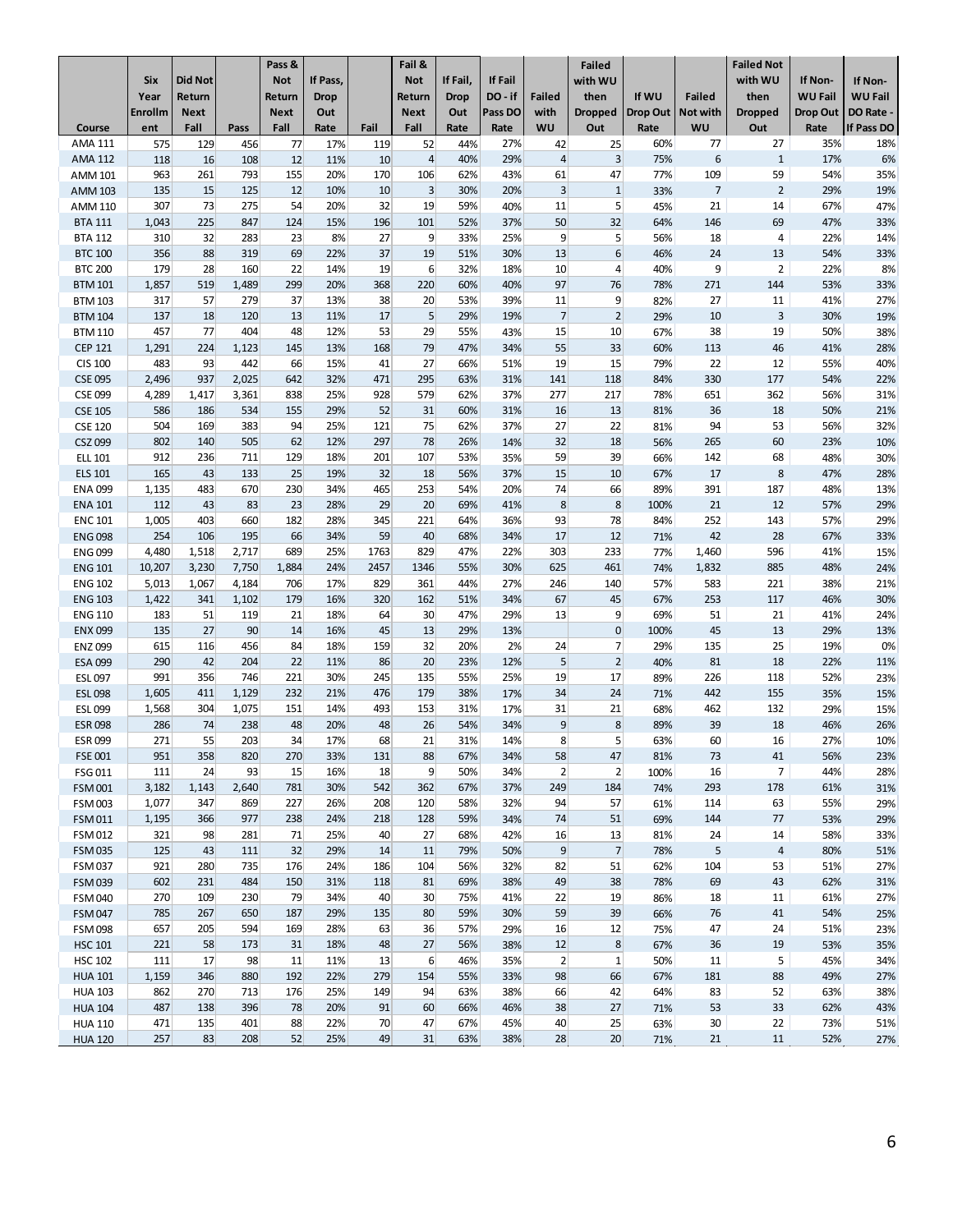|                                  | Six            |           |            | Pass &<br><b>Not</b> | If Pass,    |           | Fail &<br><b>Not</b> | If Fail,    | If Fail     |                                  | <b>Failed</b><br>with WU         |             |               | <b>Failed Not</b><br>with WU | If Non-        | If Non-           |
|----------------------------------|----------------|-----------|------------|----------------------|-------------|-----------|----------------------|-------------|-------------|----------------------------------|----------------------------------|-------------|---------------|------------------------------|----------------|-------------------|
|                                  | Year           |           |            | Return               | <b>Drop</b> |           | Return               | <b>Drop</b> | DO-if       |                                  | then                             | If WU       | <b>Failed</b> | then                         | <b>WU Fail</b> | <b>WU Fail</b>    |
|                                  | <b>Enrollm</b> |           |            | <b>Next</b>          | Out         |           | <b>Next</b>          | Out         | Pass DO     |                                  | <b>Dropped</b>                   | Drop Out    | Not with      | <b>Dropped</b>               | Drop Out       | DO Rate -         |
| Course<br><b>HUA 125</b>         | ent            | DO<br>45  | Pass       | Fall                 | Rate<br>21% | Fail      | Fall                 | Rate        | Rate<br>27% | WU<br>$\overline{7}$             | Out<br>$\overline{4}$            | Rate<br>57% | <b>WU</b>     | Out                          | Rate<br>44%    | If Pass DO<br>23% |
| <b>HUA 130</b>                   | 181<br>328     | 105       | 156<br>235 | 33<br>52             | 22%         | 25<br>93  | 12<br>53             | 48%<br>57%  | 35%         | 36                               | 26                               | 72%         | 18<br>57      | 8<br>27                      | 47%            | 25%               |
| <b>HUC 101</b>                   | 2,908          | 903       | 2,351      | 545                  | 23%         | 557       | 358                  | 64%         | 41%         | 195                              | 160                              | 82%         | 362           | 198                          | 55%            | 32%               |
| <b>HUC 104</b>                   | 166            | 35        | 145        | 22                   | 15%         | 21        | 13                   | 62%         | 47%         | 5 <sup>1</sup>                   | $\overline{4}$                   | 80%         | 16            | 9                            | 56%            | 41%               |
| <b>HUC 106</b>                   | 1,714          | 507       | 1,393      | 301                  | 22%         | 321       | 206                  | 64%         | 43%         | 112                              | 81                               | 72%         | 209           | 125                          | 60%            | 38%               |
| <b>HUC 108</b>                   | 399            | 108       | 298        | 56                   | 19%         | 101       | 52                   | 51%         | 33%         | 39                               | 26                               | 67%         | 62            | 26                           | 42%            | 23%               |
| <b>HUC 120</b>                   | 118            | 29        | 99         | 20                   | 20%         | 19        | 9                    | 47%         | 27%         | $\overline{7}$                   | $\overline{4}$                   | 57%         | 12            | 5                            | 42%            | 21%               |
| <b>HUC 170</b>                   | 225            | 69        | 204        | 51                   | 25%         | 21        | 18                   | 86%         | 61%         | 13                               | 13                               | 100%        | 8             | 5                            | 63%            | 38%               |
| <b>HUC 190</b>                   | 231            | 72        | 193        | 52                   | 27%         | 38        | 20                   | 53%         | 26%         | 20                               | 11                               | 55%         | 18            | 9                            | 50%            | 23%               |
| <b>HUC 270</b>                   | 112            | 38        | 99         | 29                   | 29%         | 13        | $\overline{9}$       | 69%         | 40%         | 5 <sup>1</sup>                   | $5\overline{5}$                  | 100%        | $\,$ 8 $\,$   | 4                            | 50%            | 21%               |
| <b>HUL 100</b>                   | 716            | 158       | 680        | 132                  | 19%         | 36        | 26                   | 72%         | 53%         | 11                               | 10                               | 91%         | 25            | 16                           | 64%            | 45%               |
| <b>HUM 101</b>                   | 941            | 263       | 734        | 149                  | 20%         | 207       | 114                  | 55%         | 35%         | 51                               | 35                               | 69%         | 156           | 79                           | 51%            | 30%               |
| <b>HUM 104</b>                   | 223<br>107     | 48<br>40  | 189<br>86  | 27<br>30             | 14%<br>35%  | 34<br>21  | 21<br>10             | 62%<br>48%  | 47%<br>13%  | 6<br>$\overline{9}$              | $\overline{3}$<br>$\overline{4}$ | 50%<br>44%  | 28<br>12      | 18<br>6                      | 64%<br>50%     | 50%<br>15%        |
| <b>HUM 146</b><br><b>HUP 101</b> | 1,383          | 394       | 1,003      | 205                  | 20%         | 380       | 189                  | 50%         | 29%         | 84                               | 63                               | 75%         | 296           | 126                          | 43%            | 22%               |
| <b>HUP 102</b>                   | 3,065          | 1,104     | 2,224      | 600                  | 27%         | 841       | 504                  | 60%         | 33%         | 227                              | 183                              | 81%         | 614           | 321                          | 52%            | 25%               |
| <b>HUP 104</b>                   | 341            | 90        | 264        | 51                   | 19%         | 77        | 39                   | 51%         | 31%         | 16                               | 9                                | 56%         | 61            | 30                           | 49%            | 30%               |
| <b>HUP 105</b>                   | 124            | 34        | 87         | 17                   | 20%         | 37        | 17                   | 46%         | 26%         | 8                                | $\overline{4}$                   | 50%         | 29            | 13                           | 45%            | 25%               |
| <b>LIB 110</b>                   | 1,072          | 287       | 927        | 189                  | 20%         | 145       | 98                   | 68%         | 47%         | 59                               | 47                               | 80%         | 86            | 51                           | 59%            | 39%               |
| <b>LRC 103</b>                   | 187            | 57        | 153        | 34                   | 22%         | 34        | 23                   | 68%         | 45%         | 11                               | $\overline{7}$                   | 64%         | 23            | 16                           | 70%            | 47%               |
| <b>MAT095</b>                    | 5,531          | 2,217     | 3,160      | 900                  | 28%         | 2371      | 1317                 | 56%         | 27%         | 350                              | 276                              | 79%         | 2,021         | 1,041                        | 52%            | 23%               |
| <b>MAT 095T</b>                  | 216            | 91        | 136        | 47                   | 35%         | 80        | 44                   | 55%         | 20%         | $6 \overline{6}$                 | $6\phantom{1}$                   | 100%        | 74            | 38                           | 51%            | 17%               |
| <b>MAT096</b>                    | 6,406          | 2,003     | 3,418      | 722                  | 21%         | 2988      | 1281                 | 43%         | 22%         | 501                              | 343                              | 68%         | 2,487         | 938                          | 38%            | 17%               |
| <b>MAT 096T</b>                  | 125            | 50        | 70         | 20                   | 29%         | 55        | 30                   | 55%         | 26%         | 9                                | $\overline{7}$                   | 78%         | 46            | 23                           | 50%            | 21%               |
| <b>MAT 106</b>                   | 1,168          | 336       | 918        | 211                  | 23%         | 250       | 125                  | 50%         | 27%         | 60                               | 48                               | 80%         | 190           | 77                           | 41%            | 18%               |
| <b>MAT 107</b>                   | 195            | 51        | 149        | 29                   | 19%         | 46        | 22                   | 48%         | 28%         | 10                               | $\overline{7}$                   | 70%         | 36            | 15                           | 42%            | 22%               |
| <b>MAT 115</b>                   | 2,073          | 503       | 1,434      | 252                  | 18%         | 639       | 251                  | 39%         | 22%         | 90                               | 56                               | 62%         | 549           | 195                          | 36%            | 18%               |
| <b>MAT 120</b>                   | 2,618          | 567       | 1,896      | 293                  | 15%         | 722       | 274                  | 38%         | 22%         | 126                              | 77                               | 61%         | 596           | 197                          | 33%            | 18%               |
| <b>MAT 200</b>                   | 1,114          | 243       | 807        | 128                  | 16%         | 307       | 115                  | 37%         | 22%         | 52                               | 30                               | 58%         | 255           | 85                           | 33%            | 17%               |
| <b>MAT 201</b>                   | 364            | 54        | 265        | 35                   | 13%         | 99        | 19                   | 19%         | 6%          | 6                                | $\overline{4}$                   | 67%         | 93            | 15                           | 16%            | 3%                |
| <b>MAT 241</b>                   | 132            | 34        | 82         | 18                   | 22%         | 50        | 16                   | 32%         | 10%         | 13                               | 5                                | 38%         | 37            | 11                           | 30%            | 8%                |
| <b>SCB 201</b>                   | 319            | 84        | 228        | 46                   | 20%         | 91        | 38                   | 42%         | 22%         | 19                               | 17                               | 89%         | 72            | 21                           | 29%            | 9%                |
| <b>SCB 203</b>                   | 663            | 154       | 397        | 64                   | 16%         | 266       | 90                   | 34%         | 18%         | 26                               | 16                               | 62%         | 240           | 74                           | 31%            | 15%               |
| <b>SCB 204</b>                   | 118<br>244     | 12<br>46  | 105<br>179 | $\overline{7}$<br>27 | 7%<br>15%   | 13<br>65  | 5<br>19              | 38%         | 32%         | $\overline{3}$<br>$\overline{7}$ | $\overline{3}$<br>3              | 100%        | 10            | $\overline{2}$               | 20%<br>28%     | 13%               |
| <b>SCC 201</b><br><b>SCC 210</b> | 621            | 105       | 517        | 69                   | 13%         | 104       | 36                   | 29%<br>35%  | 14%<br>21%  | 29                               | 19                               | 43%<br>66%  | 58<br>75      | 16<br>17                     | 23%            | 13%<br>9%         |
| <b>SCH 210</b>                   | 121            | 30        | 108        | 21                   | 19%         | 13        | 9                    | 69%         | 50%         | $\overline{7}$                   | $6 \overline{6}$                 | 86%         | 6             | 3                            | 50%            | 31%               |
| <b>SCN 195</b>                   | 474            | 124       | 400        | 81                   | 20%         | 74        | 43                   | 58%         | 38%         | 17                               | 14                               | 82%         | 57            | 29                           | 51%            | 31%               |
| <b>SCV 101</b>                   | 135            | 29        | 108        | 18                   | 17%         | 27        | 11                   | 41%         | 24%         | $\overline{4}$                   | 3                                | 75%         | 23            | 8                            | 35%            | 18%               |
| SSA 101                          | 751            | 172       | 566        | 88                   | 16%         | 185       | 84                   | 45%         | 30%         | 69                               | 35                               | 51%         | 116           | 49                           | 42%            | 27%               |
| <b>SSE 103</b>                   | 264            | 52        | 178        | 22                   | 12%         | 86        | 30                   | 35%         | 23%         | 12                               | $\overline{9}$                   | 75%         | 74            | 21                           | 28%            | 16%               |
| <b>SSE 104</b>                   | 188            | 32        | 116        | 15                   | 13%         | 72        | 17                   | 24%         | 11%         | $\overline{7}$                   | $\mathbf{1}$                     | 14%         | 65            | 16                           | 25%            | 12%               |
| <b>SSH 101</b>                   | 319            | 53        | 268        | 32                   | 12%         | 51        | 21                   | 41%         | 29%         | 19                               | 11                               | 58%         | 32            | 10                           | 31%            | 19%               |
| <b>SSH 102</b>                   | 537            | 117       | 421        | 62                   | 15%         | 116       | 55                   | 47%         | 33%         | 36                               | 24                               | 67%         | 80            | 31                           | 39%            | 24%               |
| <b>SSH 103</b>                   | 264            | 84        | 211        | 53                   | 25%         | 53        | 31                   | 58%         | 33%         | 20                               | 13                               | 65%         | 33            | 18                           | 55%            | 29%               |
| <b>SSH 104</b>                   | 296            | 79        | 246        | 51                   | 21%         | 50        | 28                   | 56%         | 35%         | 15                               | 13                               | 87%         | 35            | 15                           | 43%            | 22%               |
| <b>SSH 106</b>                   | 112            | 34        | 79         | 16                   | 20%         | 33        | 18                   | 55%         | 34%         | 13                               | 8                                | 62%         | 20            | 10                           | 50%            | 30%               |
| SSJ 101                          | 657            | 166       | 557        | 102                  | 18%         | 100       | 64                   | 64%         | 46%         | 26                               | 19                               | 73%         | 74            | 45                           | 61%            | 42%               |
| SSJ 102                          | 195            | 34        | 166        | 18                   | 11%         | 29        | 16                   | 55%         | 44%         | $\overline{7}$                   | 5                                | 71%         | 22            | 11                           | 50%            | 39%               |
| <b>SSN 187</b>                   | 1,238          | 330       | 1,002      | 216                  | 22%         | 236       | 114                  | 48%         | 27%         | 80                               | 47                               | 59%         | 156           | 67                           | 43%            | 21%               |
| SSP 101                          | 325            | 61        | 263        | 37                   | 14%         | 62        | 24                   | 39%         | 25%         | 19                               | 12                               | 63%         | 43            | 12                           | 28%            | 14%               |
| <b>SSS 100</b>                   | 3,683          | 1,097     | 2,904      | 645                  | 22%         | 779       | 452                  | 58%         | 36%         | 264                              | 179                              | 68%         | 515           | 273                          | 53%            | 31%               |
| SSS 102                          | 108            | 28        | 89         | 16                   | 18%         | 19        | 12                   | 63%         | 45%         | $\overline{4}$                   | $\overline{3}$                   | 75%         | 15            | 9                            | 60%            | 42%               |
| <b>SSY 101</b>                   | 4,948          | 1,442     | 4,034      | 945                  | 23%         | 914       | 497                  | 54%         | 31%         | 244                              | 185                              | 76%         | 670           | 312                          | 47%            | 23%               |
| <b>SSY 230</b>                   | 183<br>991     | 41<br>233 | 156<br>859 | 29<br>175            | 19%<br>20%  | 27<br>132 | 12<br>58             | 44%<br>44%  | 26%<br>24%  | $\overline{4}$<br>55             | $\overline{3}$<br>35             | 75%<br>64%  | 23<br>77      | 9<br>23                      | 39%<br>30%     | 21%<br>9%         |
| <b>SSY 240</b>                   |                |           |            |                      |             |           |                      |             |             |                                  |                                  |             |               |                              |                |                   |

Table 4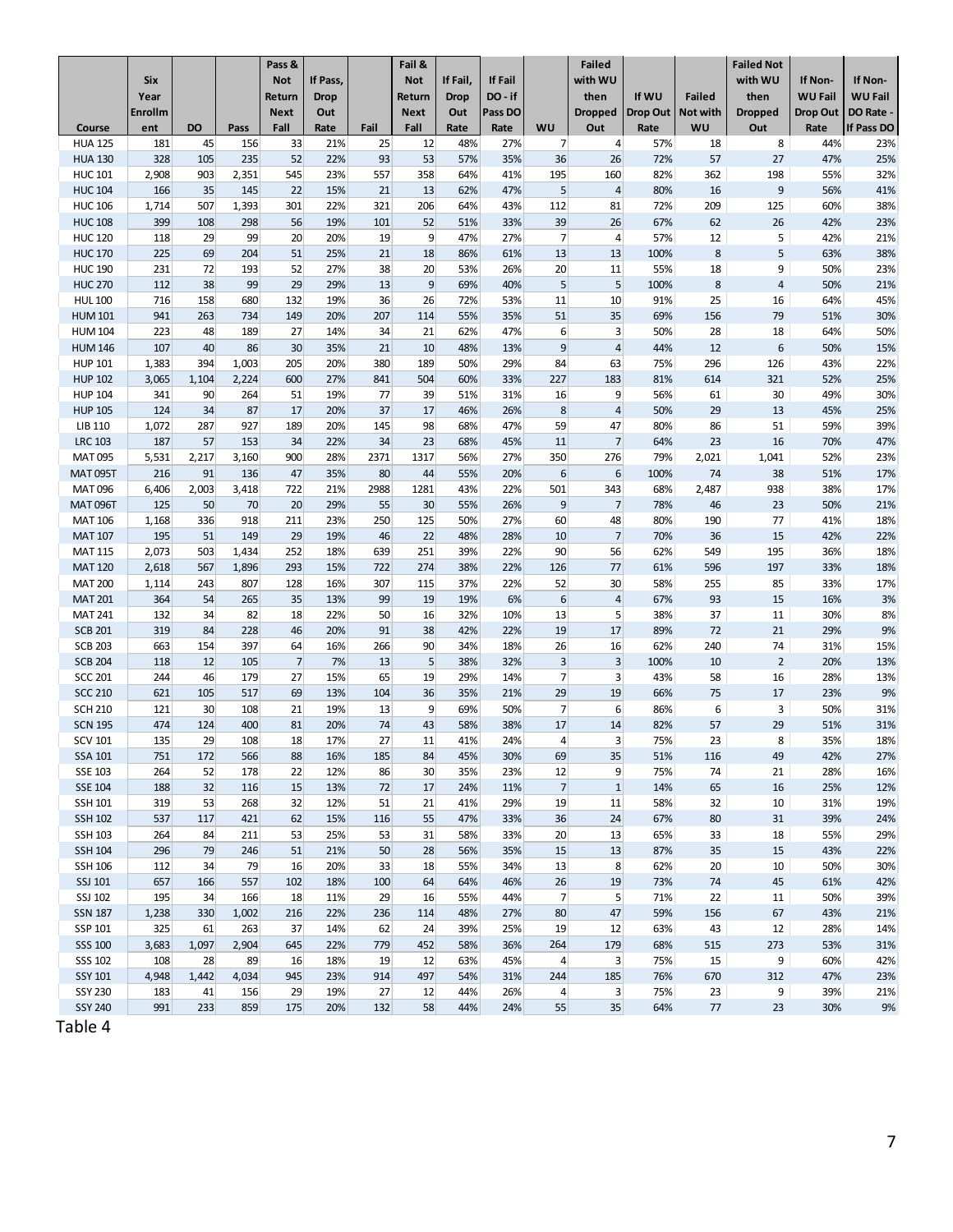### **Courses with the Highest Number of Failures Over Six Years—Fa 07‐Sp 13**

| Sheet 1                  |
|--------------------------|
| Course                   |
| <b>MAT 096</b>           |
| <b>ENG 101</b>           |
| MAT 095                  |
| <b>ENG 099</b>           |
| <b>CSE 099</b>           |
| <b>SSY 101</b>           |
| <b>HUP 102</b>           |
| <b>ENG 102</b>           |
| <b>SSS 100</b>           |
| <b>MAT 120</b>           |
| MAT 115                  |
| <b>HUC 101</b>           |
| <b>FSM 001</b>           |
| <b>ESL 099</b>           |
| <b>ESL 098</b>           |
| <b>CSE 095</b>           |
| <b>ENA 099</b>           |
| <b>HUP 101</b>           |
| BTM 101                  |
| <b>ENC 101</b>           |
| <b>HUC 106</b>           |
| ENG 103                  |
| <b>MAT 200</b>           |
| <b>CSZ 099</b>           |
| <b>HUA 101</b>           |
| <b>SCB 203</b>           |
| MAT 106                  |
| <b>ESL 097</b>           |
| <b>SSN 187</b>           |
| FSM 011                  |
| FSM 003                  |
| <b>HUM 101</b><br>ì<br>I |
|                          |

 $\overline{\mathbf{0}}$ Fail

Sum of Fail for each Course. The view is filtered on sum of Fail, which ranges from 206 to 2,988.

**Figure** 1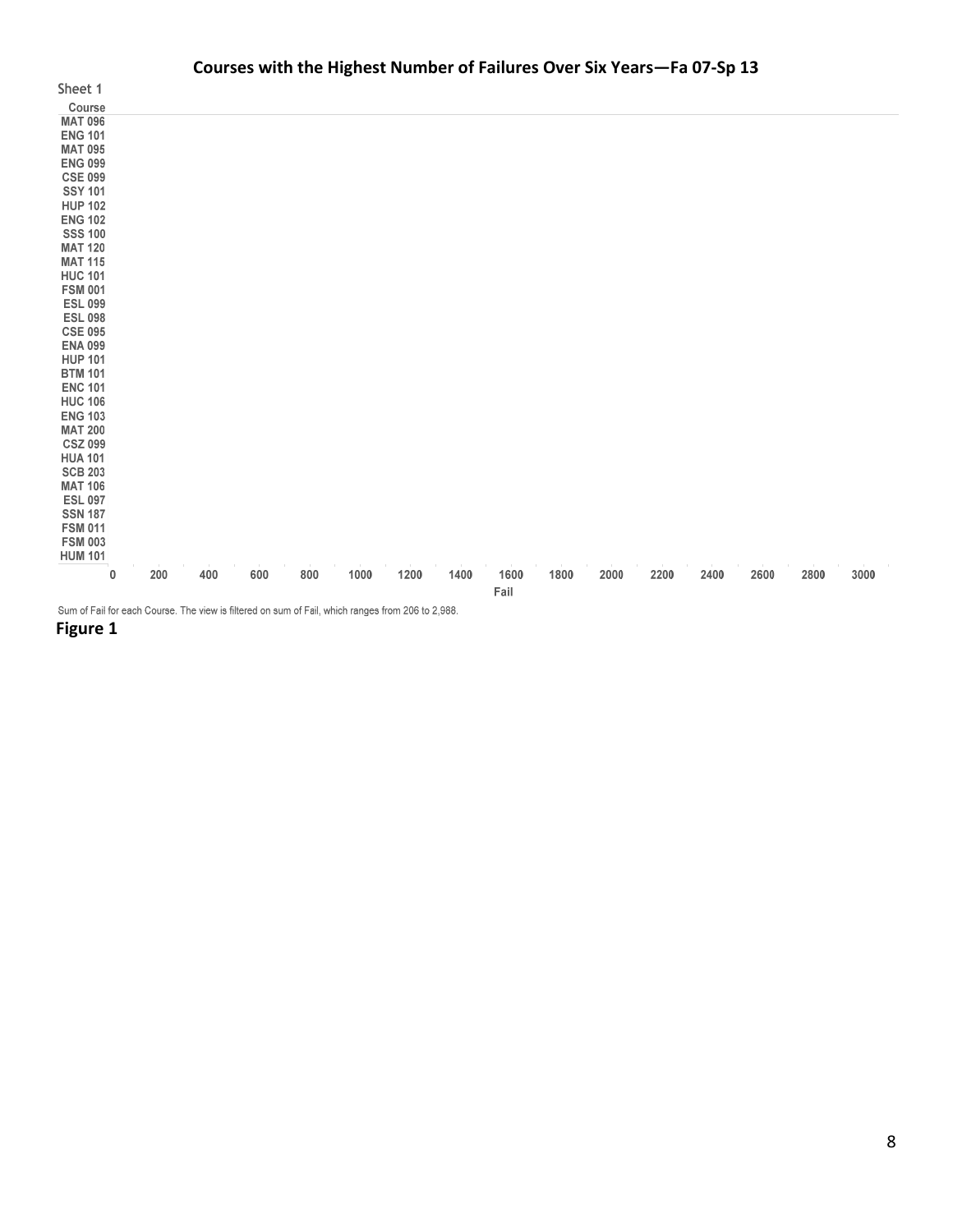|                 |  |  |  |                                                      |  |                                                                                            |                  | Courses with the Highest Failure Rates Over Six Years-Fa 07-Sp 13 |  |  |  |  |                                                                                                                         |  |
|-----------------|--|--|--|------------------------------------------------------|--|--------------------------------------------------------------------------------------------|------------------|-------------------------------------------------------------------|--|--|--|--|-------------------------------------------------------------------------------------------------------------------------|--|
| Sheet 2         |  |  |  |                                                      |  |                                                                                            |                  |                                                                   |  |  |  |  |                                                                                                                         |  |
| Course          |  |  |  |                                                      |  |                                                                                            |                  |                                                                   |  |  |  |  |                                                                                                                         |  |
| <b>MAT 096</b>  |  |  |  |                                                      |  |                                                                                            |                  |                                                                   |  |  |  |  |                                                                                                                         |  |
| <b>MAT 096T</b> |  |  |  |                                                      |  |                                                                                            |                  |                                                                   |  |  |  |  |                                                                                                                         |  |
| <b>MAT 095</b>  |  |  |  |                                                      |  |                                                                                            |                  |                                                                   |  |  |  |  |                                                                                                                         |  |
| <b>ENA 099</b>  |  |  |  |                                                      |  |                                                                                            |                  |                                                                   |  |  |  |  |                                                                                                                         |  |
| <b>SCB 203</b>  |  |  |  |                                                      |  |                                                                                            |                  |                                                                   |  |  |  |  |                                                                                                                         |  |
| <b>ENG 099</b>  |  |  |  |                                                      |  |                                                                                            |                  |                                                                   |  |  |  |  |                                                                                                                         |  |
| <b>SSE 104</b>  |  |  |  |                                                      |  |                                                                                            |                  |                                                                   |  |  |  |  |                                                                                                                         |  |
| <b>MAT 241</b>  |  |  |  |                                                      |  |                                                                                            |                  |                                                                   |  |  |  |  |                                                                                                                         |  |
| <b>MAT 095T</b> |  |  |  |                                                      |  |                                                                                            |                  |                                                                   |  |  |  |  |                                                                                                                         |  |
| <b>CSZ 099</b>  |  |  |  |                                                      |  |                                                                                            |                  |                                                                   |  |  |  |  |                                                                                                                         |  |
| <b>ENG 110</b>  |  |  |  |                                                      |  |                                                                                            |                  |                                                                   |  |  |  |  |                                                                                                                         |  |
| <b>ENC 101</b>  |  |  |  |                                                      |  |                                                                                            |                  |                                                                   |  |  |  |  |                                                                                                                         |  |
| <b>ENX 099</b>  |  |  |  |                                                      |  |                                                                                            |                  |                                                                   |  |  |  |  |                                                                                                                         |  |
| <b>SSE 103</b>  |  |  |  |                                                      |  |                                                                                            |                  |                                                                   |  |  |  |  |                                                                                                                         |  |
| <b>ESL 099</b>  |  |  |  |                                                      |  |                                                                                            |                  |                                                                   |  |  |  |  |                                                                                                                         |  |
| <b>MAT 115</b>  |  |  |  |                                                      |  |                                                                                            |                  |                                                                   |  |  |  |  |                                                                                                                         |  |
| <b>HUP 105</b>  |  |  |  |                                                      |  |                                                                                            |                  |                                                                   |  |  |  |  |                                                                                                                         |  |
| <b>ESL 098</b>  |  |  |  |                                                      |  |                                                                                            |                  |                                                                   |  |  |  |  |                                                                                                                         |  |
| <b>ESA 099</b>  |  |  |  |                                                      |  |                                                                                            |                  |                                                                   |  |  |  |  |                                                                                                                         |  |
| <b>SSH 106</b>  |  |  |  |                                                      |  |                                                                                            |                  |                                                                   |  |  |  |  |                                                                                                                         |  |
| <b>SCB 201</b>  |  |  |  |                                                      |  |                                                                                            |                  |                                                                   |  |  |  |  |                                                                                                                         |  |
| <b>HUA 130</b>  |  |  |  |                                                      |  |                                                                                            |                  |                                                                   |  |  |  |  |                                                                                                                         |  |
| <b>MAT 120</b>  |  |  |  |                                                      |  |                                                                                            |                  |                                                                   |  |  |  |  |                                                                                                                         |  |
| <b>MAT 200</b>  |  |  |  |                                                      |  |                                                                                            |                  |                                                                   |  |  |  |  |                                                                                                                         |  |
| <b>HUP 101</b>  |  |  |  |                                                      |  |                                                                                            |                  |                                                                   |  |  |  |  |                                                                                                                         |  |
| <b>HUP 102</b>  |  |  |  |                                                      |  |                                                                                            |                  |                                                                   |  |  |  |  |                                                                                                                         |  |
| <b>MAT 201</b>  |  |  |  |                                                      |  |                                                                                            |                  |                                                                   |  |  |  |  |                                                                                                                         |  |
| <b>SCC 201</b>  |  |  |  |                                                      |  |                                                                                            |                  |                                                                   |  |  |  |  |                                                                                                                         |  |
| <b>ENA 101</b>  |  |  |  |                                                      |  |                                                                                            |                  |                                                                   |  |  |  |  |                                                                                                                         |  |
| <b>ENZ 099</b>  |  |  |  |                                                      |  |                                                                                            |                  |                                                                   |  |  |  |  |                                                                                                                         |  |
| <b>HUC 108</b>  |  |  |  |                                                      |  |                                                                                            |                  |                                                                   |  |  |  |  |                                                                                                                         |  |
| <b>ESR 099</b>  |  |  |  |                                                      |  |                                                                                            |                  |                                                                   |  |  |  |  |                                                                                                                         |  |
|                 |  |  |  |                                                      |  |                                                                                            |                  |                                                                   |  |  |  |  | 0.02 0.04 0.06 0.08 0.10 0.12 0.14 0.16 0.18 0.20 0.22 0.24 0.26 0.28 0.30 0.32 0.34 0.36 0.38 0.40 0.42 0.44 0.46 0.48 |  |
|                 |  |  |  |                                                      |  |                                                                                            | <b>Fail Rate</b> |                                                                   |  |  |  |  |                                                                                                                         |  |
|                 |  |  |  | - 実用 アンプランス ちょうせん アンテル アンティーション 同一 アール・エンジン しょうせいしょう |  | $\ldots$ $\ldots$ $\land$ $\land$ $\land$ $\land$ $\ldots$ $\land$ $\land$ $\land$ $\land$ |                  |                                                                   |  |  |  |  |                                                                                                                         |  |

Sum of Fail Rate for each Course. The view is filtered on sum of Fail Rate, which ranges from 0.2500 to 0.4664.

#### **Figure 2**

9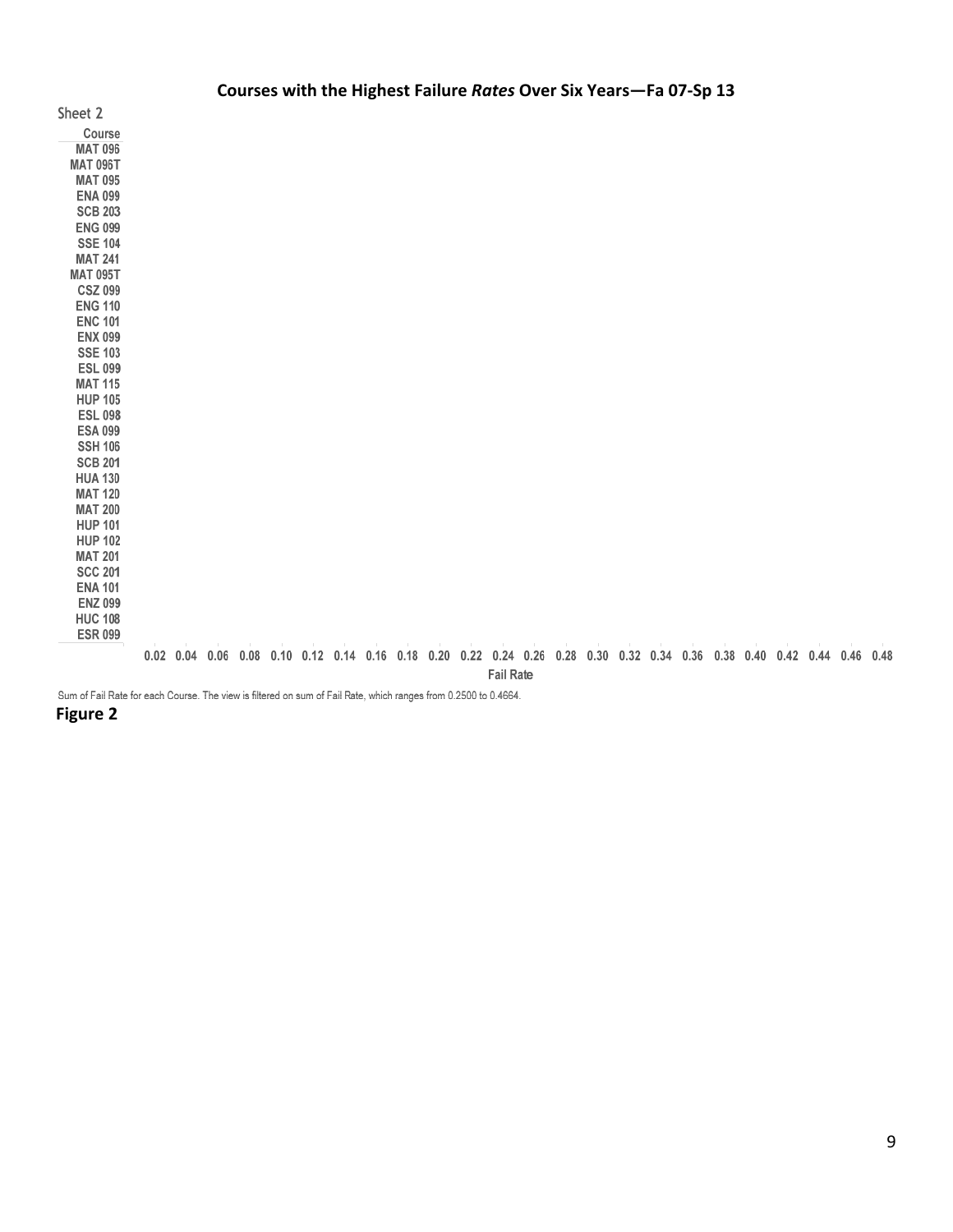### Courses with the Highest Numbers of Students Who Failed & Did Not Return the Next Fall **Over Six Years—Fa 07‐Sp 13**

| Sheet 3                                                                                                                                                                                                                                                                                                                                                                                                                                                |    |                 |  |  |                 |         |     |                             |  |  |  |                                                                     |  |  |  |
|--------------------------------------------------------------------------------------------------------------------------------------------------------------------------------------------------------------------------------------------------------------------------------------------------------------------------------------------------------------------------------------------------------------------------------------------------------|----|-----------------|--|--|-----------------|---------|-----|-----------------------------|--|--|--|---------------------------------------------------------------------|--|--|--|
| Course<br><b>ENG 101</b><br><b>MAT 095</b><br><b>MAT 096</b><br><b>ENG 099</b><br><b>CSE 099</b><br><b>HUP 102</b><br><b>SSY 101</b><br><b>SSS 100</b><br><b>FSM 001</b><br><b>ENG 102</b><br><b>HUC 101</b><br><b>CSE 095</b><br><b>MAT 120</b><br><b>ENA 099</b><br><b>MAT 115</b><br><b>ENC 101</b><br><b>BTM 101</b><br><b>HUC 106</b><br><b>HUP 101</b><br><b>ESL 098</b><br><b>ENG 103</b><br><b>HUA 101</b><br><b>ESL 099</b><br><b>ESL 097</b> |    |                 |  |  |                 |         |     |                             |  |  |  |                                                                     |  |  |  |
| <b>FSM 011</b>                                                                                                                                                                                                                                                                                                                                                                                                                                         |    |                 |  |  |                 |         |     |                             |  |  |  |                                                                     |  |  |  |
| <b>MAT 106</b><br><b>FSM 003</b>                                                                                                                                                                                                                                                                                                                                                                                                                       |    |                 |  |  |                 |         |     |                             |  |  |  |                                                                     |  |  |  |
| <b>MAT 200</b>                                                                                                                                                                                                                                                                                                                                                                                                                                         |    |                 |  |  |                 |         |     |                             |  |  |  |                                                                     |  |  |  |
| <b>HUM 101</b><br><b>SSN 187</b>                                                                                                                                                                                                                                                                                                                                                                                                                       |    |                 |  |  |                 |         |     |                             |  |  |  |                                                                     |  |  |  |
| <b>ELL 101</b>                                                                                                                                                                                                                                                                                                                                                                                                                                         |    |                 |  |  |                 |         |     |                             |  |  |  |                                                                     |  |  |  |
| <b>AMM 101</b>                                                                                                                                                                                                                                                                                                                                                                                                                                         |    |                 |  |  |                 |         |     |                             |  |  |  |                                                                     |  |  |  |
| 0                                                                                                                                                                                                                                                                                                                                                                                                                                                      | 50 | 100 150 200 250 |  |  | 300 350 400 450 | 500 550 | 600 |                             |  |  |  | 650 700 750 800 850 900 950 1000 1050 1100 1150 1200 1250 1300 1350 |  |  |  |
|                                                                                                                                                                                                                                                                                                                                                                                                                                                        |    |                 |  |  |                 |         |     | Fail & Not Return Next Fall |  |  |  |                                                                     |  |  |  |

Sum of Fail & Not Return Next Fall for each Course. The view is filtered on sum of Fail & Not Return Next Fall, which ranges from 105 to 1,346.

Figure 3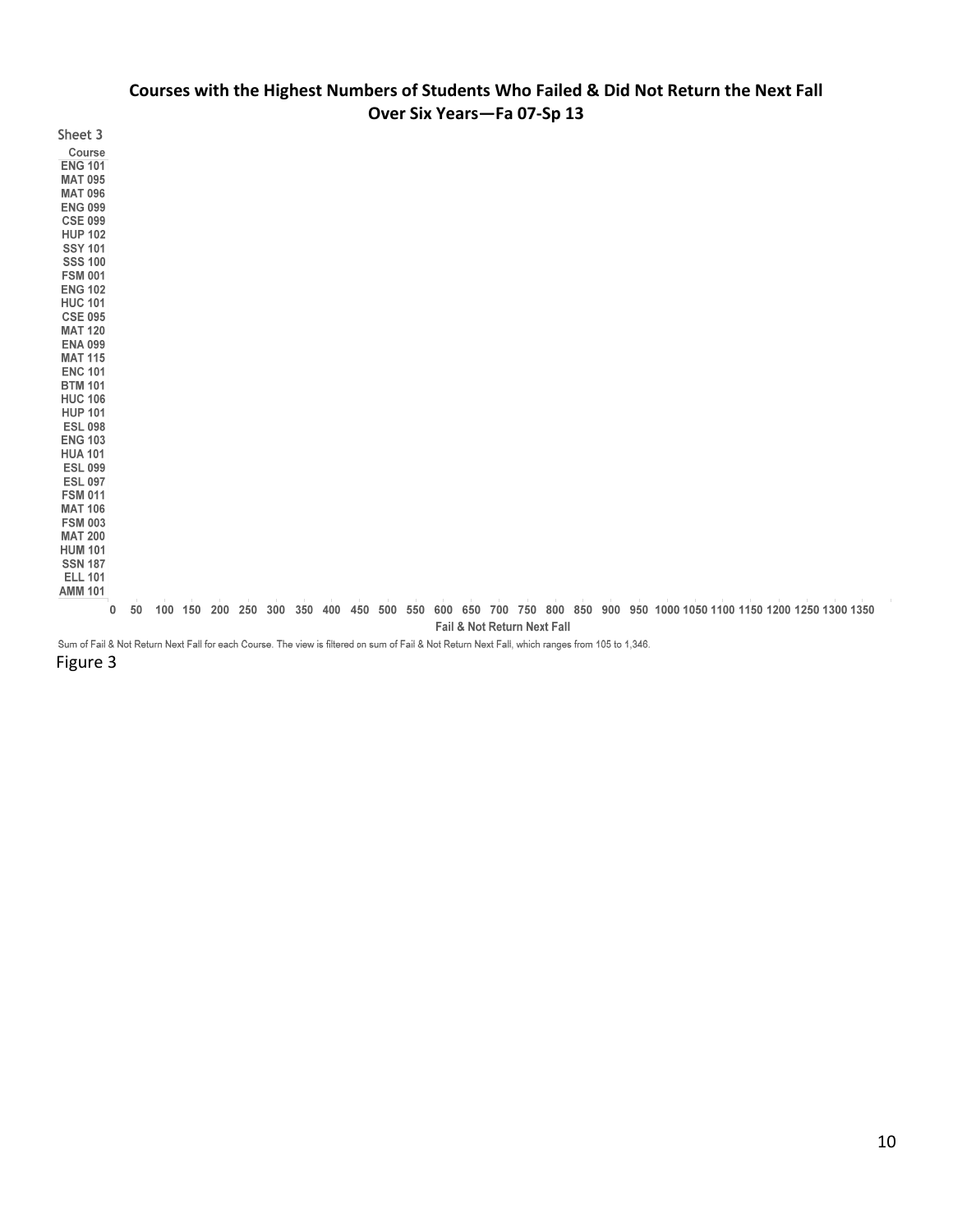

# **Drop‐out Rates: If Passed the Course vs. If Failed the Course Over Six Years—Fa 07‐Sp 13**

 **Figure 4 Sum of If Pass, Drop Out Rate vs. sum of If Fail, Drop Out Rate. The marks are labeled by Course. Details are shown for Course.** 

 HUC 170 shows a high probability of dropping out, if a student fails the course. HUM 146 shows a high probability of dropping out, if a student passes the course. Students in ENZ 099 are almost equally likely to drop out whether they pass or fail the course.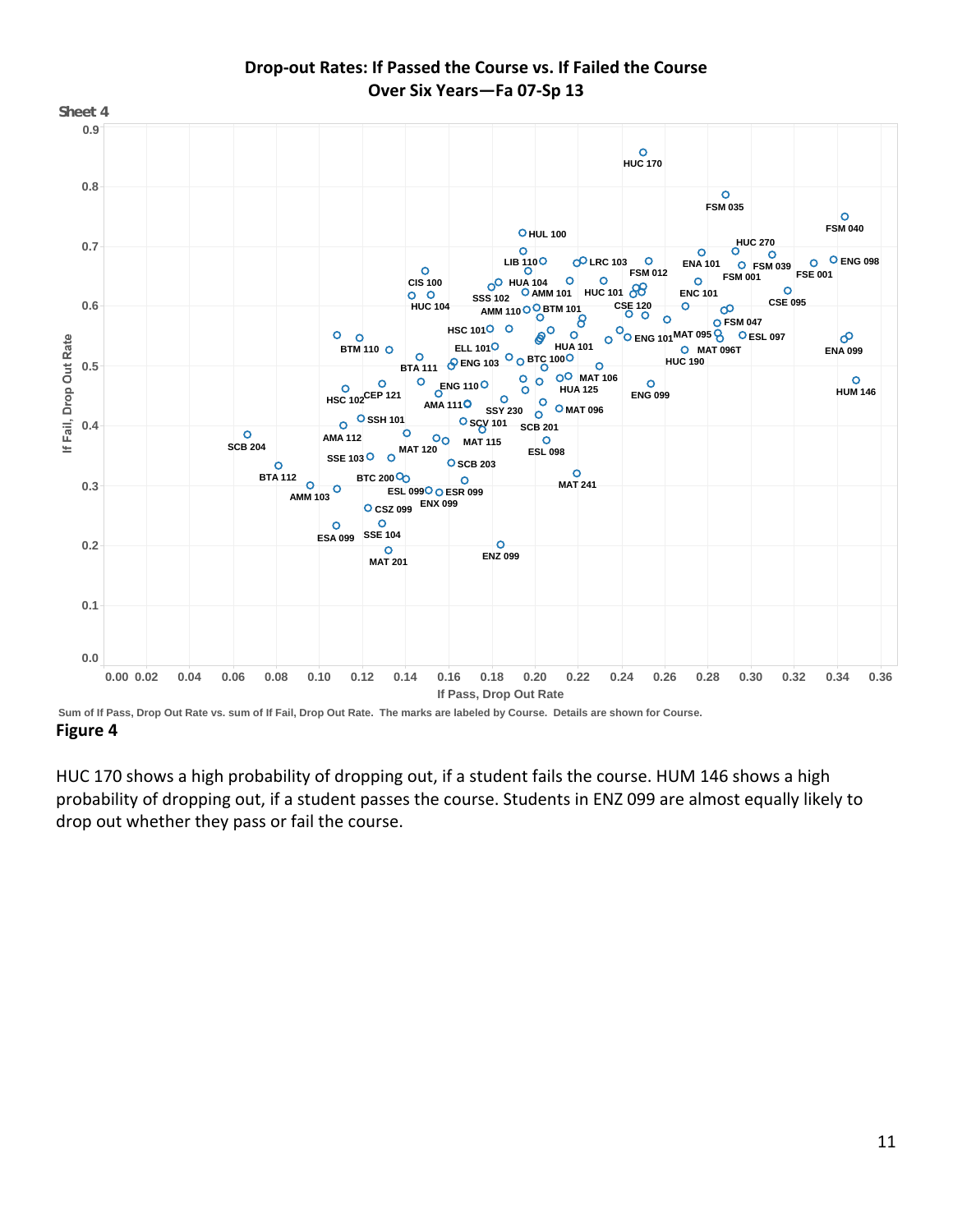

Numbers of Students who Failed the Course: Failed with WU vs. Failed by Some Other Grade  **Over Six Years—Fa 07‐Sp 13**

 **Figure 5 Sum of Failed with WU vs. sum of Failed Not with WU. The marks are labeled by Course. Details are shown for Course.** 

MAT 096 produced more WU failures than ENG 101, but ENG 101 produced more non‐WU failures.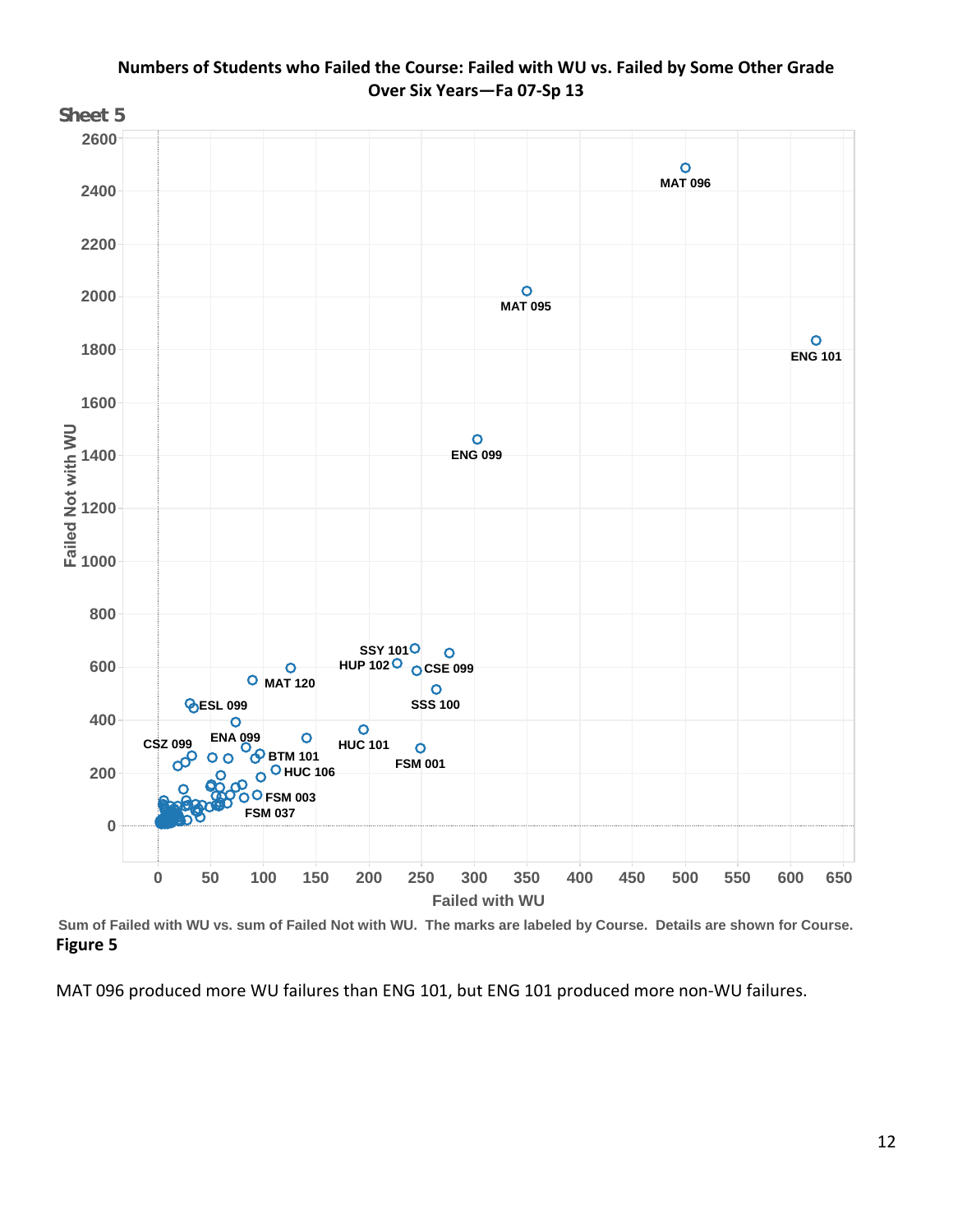# Number of Drop Outs (Size of Circles) vs. Degree of Filtering (darker indicates a higher net of if-fail-drop-out- **rate minus if‐pass‐drop‐out‐rate)**



Course. Color shows sum of If Fail DO - if Pass DO Rate. Size shows sum of Did Not Return Next Fall. The marks are labeled by Course.

If Fail DO - if Pass ..

 $0.0170$  $0.6071$ 

 **Figure 6**